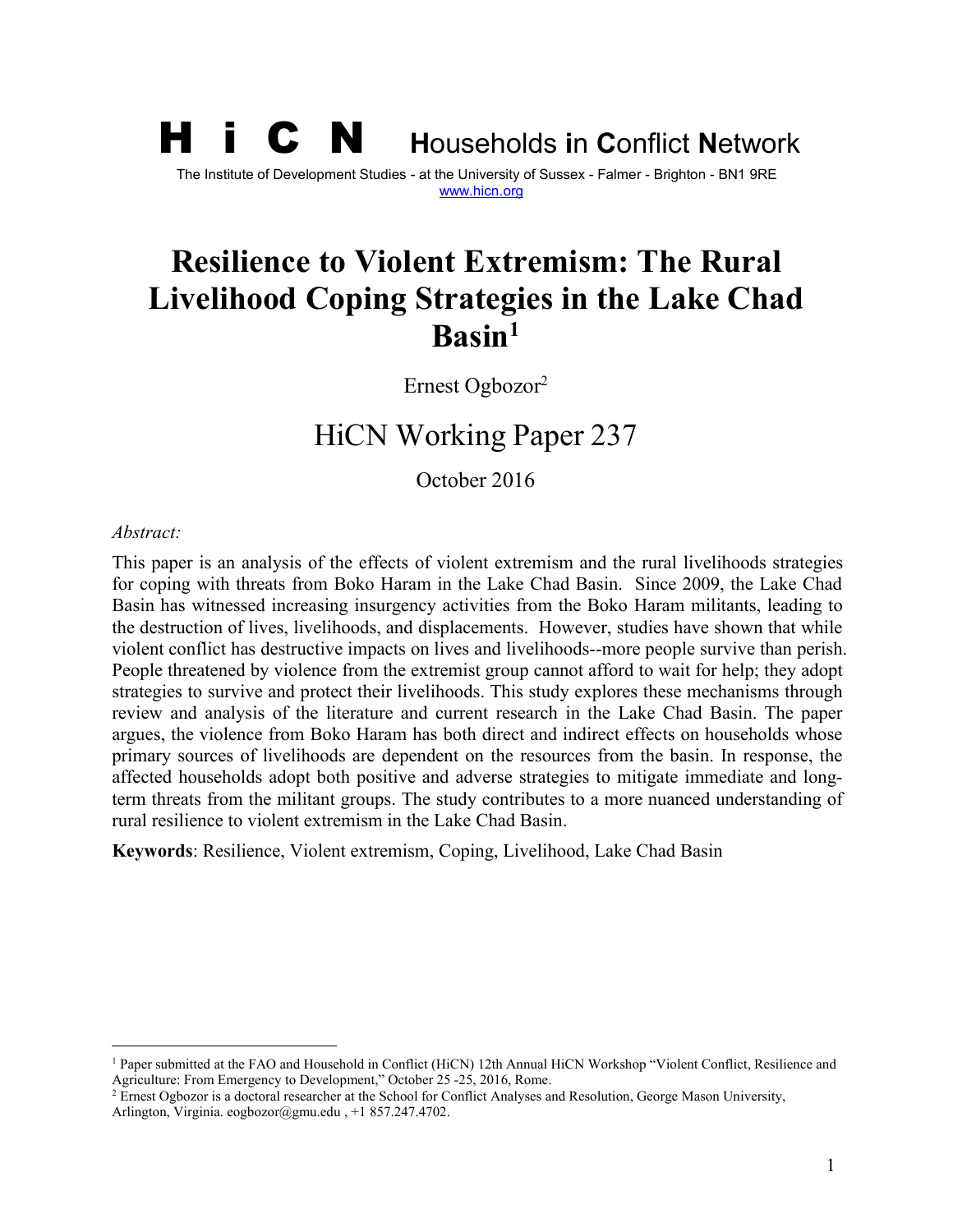# **1. Introduction**

The Lake Chad Basin (LCB) has witnessed increased insurgent attacks from the Boko Haram militants since 2009. As at mid-2016, the violence has caused approximately 20'000 deaths, with about 2.6 million internally displaced persons and 170'000 Nigerian refugees. The situation is more pronounced in some rural communities in Northeast Nigeria, Far North Region of Cameroon, Southeast Niger, and the Lake Chad region of Chad. The protracted nature of the violence has varying impacts on households whose primary sources of livelihoods are dependent on agriculture and the resources from the Chad Basin. However, as the humanitarian situation deteriorates, the affected households sought alternatives to cope with threats from the extremist group. According to the United States Agency for International Development (USAID), "while conflict has an enormously destructive impact on lives and livelihoods, more people survive than perish" (USAID 2005). USAID further asserts that people under threat cannot afford to wait for help, they actively seek ways to survive in the face of evolving risks. Also, Justino (2012) notes that people usually leave places of more severe fighting to refugee and displacement camps, or move to safe areas or travel abroad. However, Justino also contends that numerous people stay behind in conflict zones and survive, carrying on their daily livelihood tasks in the midst of conflict and violence. USAID (2005) conclude, notes, an understanding of these resilient factors is necessary for future programming intervention. This study explores the mechanisms employed by households to survive immediate and long-term threats to their lives and livelihoods in the Lake Chad Basin. The key question addressed is: What are the effects of violent extremism, and what are the rural livelihoods strategies for coping with threats from Boko Haram in the Lake Chad Basin? The study draws from previous studies and current research in the LCB and employs qualitative micro-level analysis using the livelihoods approach. The paper is structured to include background on the Lake Chad Basin, violent extremism and rural livelihoods, effects of violent extremism, coping with Boko Haram in the Chad Basin, and the conclusion.

# **2. Background Information**

The Lake Chad is a shallow lake lying at the center of semi-arid basin shared by four countries in West and Central Africa: Niger, Nigeria, Chad, and Cameroon. It's one of the largest endorheic lakes in the world, lakes that have no outlets to the river; but lose water only by evaporation or infiltration (Freeman 2014). It's also the 4th largest lake in Africa, and the 3rd largest in the world. According to the Lake Chad Basin Commission (LCBC), the surface area of the



conventional basin is 967,000 sq km, with a population of 50 million inhabitants. This area includes but not limited to three regions in Cameroon, two in Niger, six states in Nigeria, and the entire Chad Republic (See Figure 1, Lake Chad Basin).

Figure 1: Map of the Lake Chad Basin Source: Google Map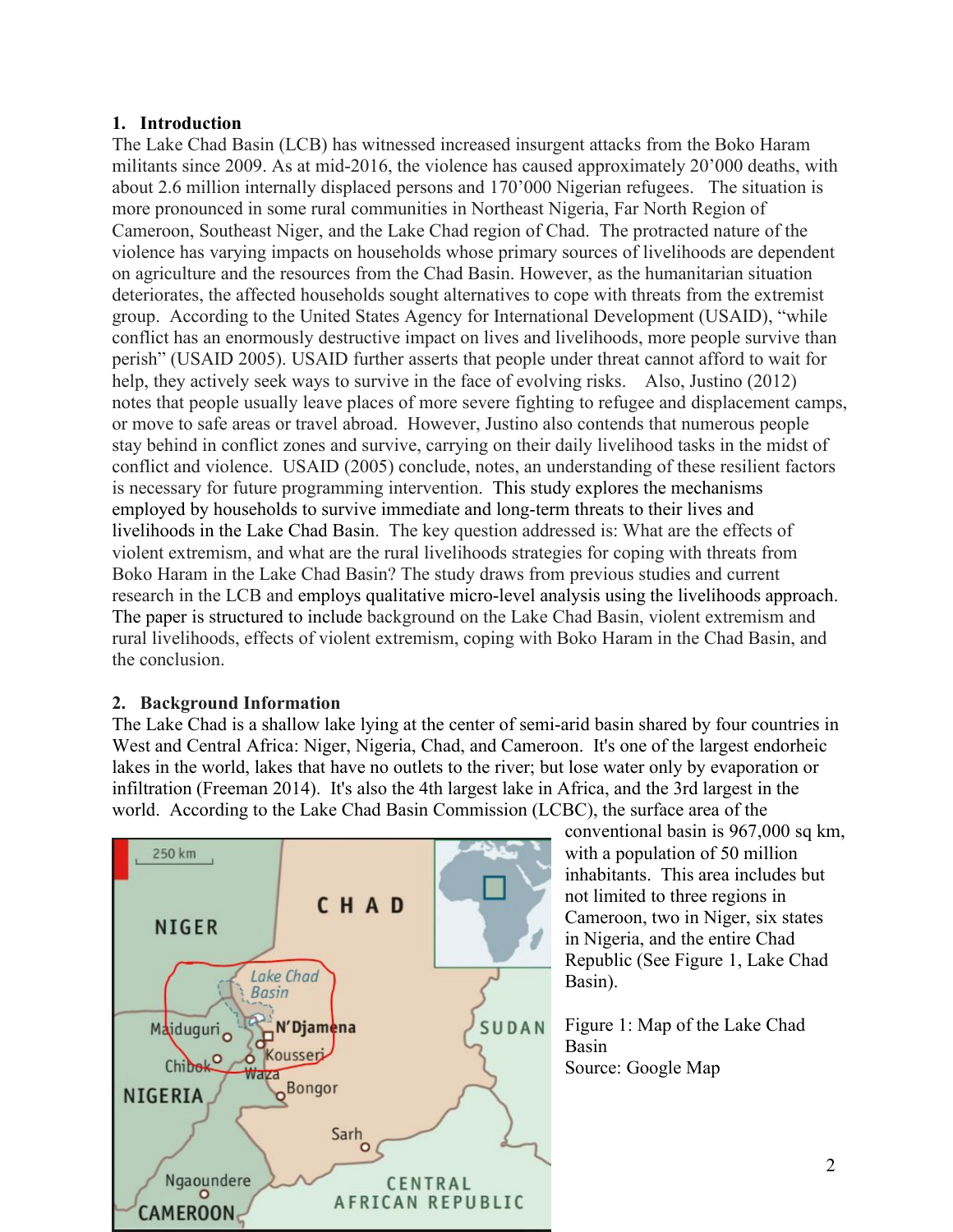The Lake Chad's water, banks and islands serve as major sources of livelihoods for fishing, farming, and livestock rearing. However, the size of the Lake Chad has always varied due to environmental variability and climatic fluctuations, affecting agriculture and other business that are dependent on the lake resources. According to Lawrence Freeman and DeToy, the shrinking of Lake Chad surface is not only happening because of the decrease in rainfall but also due to increased in population which increased the demand for the water for irrigation purposes (Freeman and DeToy 2014). Statistics show that the surface area of 25000 Km<sup>2</sup> in 1973 had become 2500 Km<sup>2</sup> in 2015, while the watershed population of 8 million in 1973 had grown to 30 million in 2015 (Ibid). Also, most of the countries in the basin's conventional areas had experienced political instability and violent conflict that have impacted negatively on the socioeconomic activities in the basin areas. The World Food Program (2016) notes that the ability of the Lake Chad and it's productive resources to satisfy regional food security needs has been increasingly compromised by unmanaged environmental challenges, which compounded over time to cumulate social unrest and violence in the region.

However, to enhance the development of the basin, the government of Nigeria, Cameroon, Niger and Chad established the Lake Chad Basin Commission (LCBC) on May 22nd, 1964 to foster the agriculture and the socio-economic development of the basin. "The mandate of the Commission is to sustainably and equitably manage the Lake Chad and other shared water resources of the Lake Chad Basin, to preserve the ecosystems of the Lake Chad Conventional Basin, to promote regional integration, and peace and security across the Basin (LCBC 2016)." Since inception, the LCBC has pursued several initiatives to sustain the development of the Lake Chad and the basin area, but the LCB is in the Sahelian region, regarded as difficult environment to live and work. Also, the frequent outbreaks of violence and the political instability in the region has made the area unattractive for tourist. Nigeria, Chad, and Niger has had political and social related violence since their independence in 1960; Cameroon is more politically stable (LCBC 2016). Over the years, many research projects were abandoned or incomplete due to recurring crises in the region. According to the FAO, the national statistics for this region is unreliable or incomplete because several research teams have abandoned the area due to violence (FAO 1995, cited in LCBC 2016).

Beginning in 2009, the problem in the Chad Basin took a different dimension with the onset of the Boko Haram insurgency in Northeast Nigeria. The outbreak of the Boko Haram's violence in mid-2009 affects the Lake Chad region, causing deaths, destruction of livelihoods and displacements. This led to households and individuals to flee or abandon their primary livelihood activities; primarily farming, fishing, and rearing of animals and sought alternatives. The humanitarian situation in the Chad basin was a major topic at the World Humanitarian Summit held in Istanbul in May 2016, scholars and practitioners described the responses to the humanitarian crises in the basin. The United Nations Office for the Coordination of Humanitarian Affairs (OCHA) delegates at the Summit described the humanitarian situation in the Lake Chad region as "…. the world's most neglected humanitarian crisis, where poverty and desertification have been compounded by violence caused by Boko Haram." [3](#page-2-0)

<span id="page-2-0"></span><sup>&</sup>lt;sup>3</sup> Statement by Stephen O' Brien, Head of OCHA at the World Humanitarian Summit, held in Istanbul, May 2016.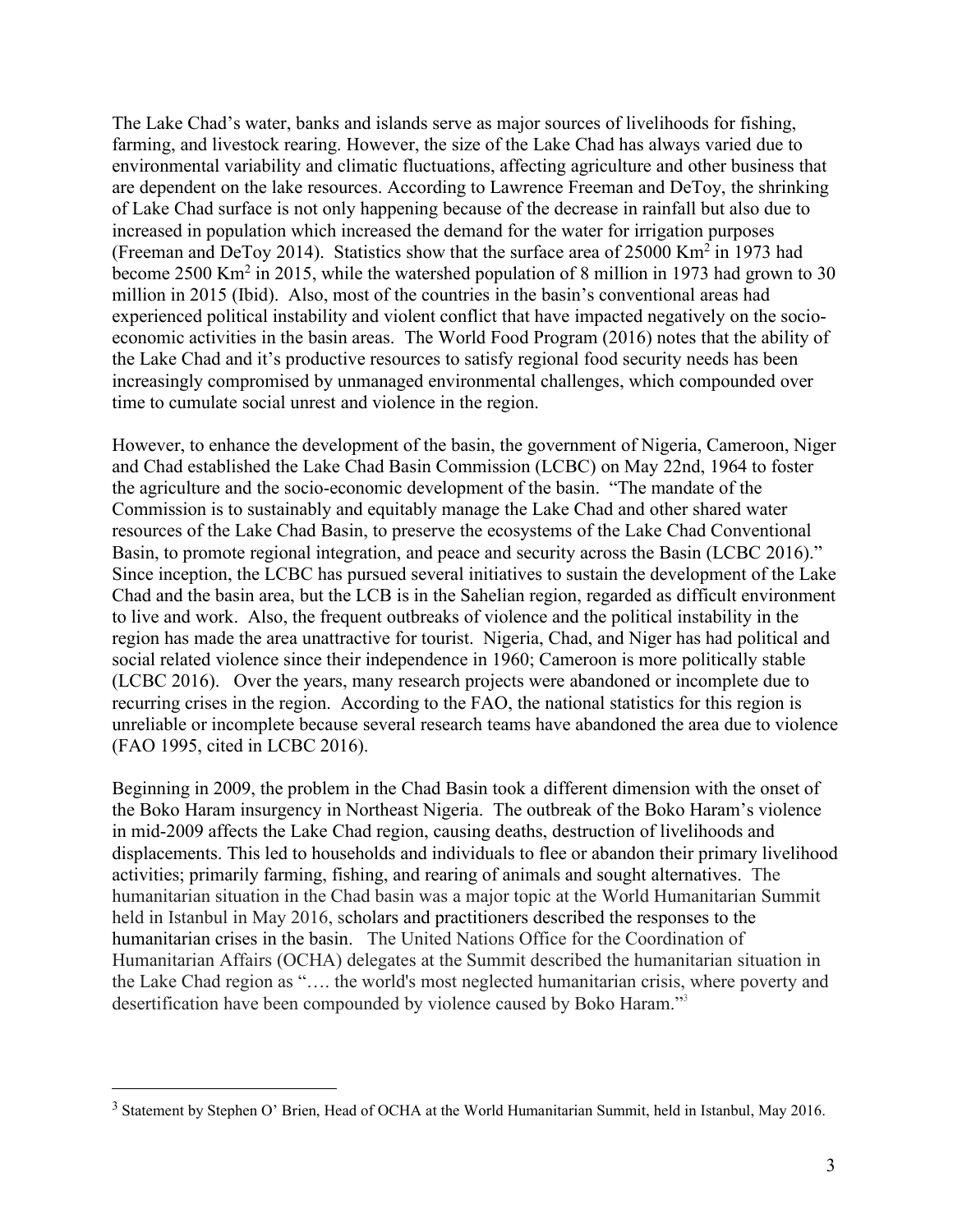The OCHA further described the responses to the crisis as the most under-reported, underfunded and the least addressed humanitarian issues facing the world today. The International Committee of the Red Cross compared it's operations in countries such as Syria,Iraq, and South Sudan with their activities in the Lake Chad Basin, concludes that the gap between the suffering and the responses in the Lake Chad Basin may be bigger. In the words of Yves Daccord, the director general of the International Committee of the Red Cross, "Normally I don't like to compare suffering, but if I look at all our operations ... what we see - in terms of levels of violence, of suffering and most importantly, the gap between the humanitarian response ... and what it should be - is possibly the biggest gap we have right now."<sup>[4](#page-3-0)</sup> These highlights the precarious situation of the humanitarian crisis in the Chad Basin.

As the humanitarian and development agencies struggle to meet the food and other essential needs of the affected population, the number of people that requires assistance outstretched the available supplies. But the question left unanswered is how the affected households have been surviving since the outbreak of violence in mid-2009. Also, the prolonged violence has blurred the line between humanitarian and development phases. A dichotomy that a panel at the International Humanitarian Studies Association Conference in Addis Ababa in March 2016 attempted to address "When does conflict end – revisiting relief and development in conflict." [5](#page-3-1) The panel drew on research in eight countries to argue that humanitarian action may take place in a long lasting conflict where both relief and development co-exist for decades. However, they raised a question about when the conflict ends and what the right balance is between development and humanitarian approaches.

De Waal (1997), emphasized that "violent conflicts are distinguished from other shocks by their deliberately destructive nature, including the intentional destruction of common coping strategies adopted by households in economically insecure environments." The World Food Program affirmed that the Lake Chad Basin is an agrarian community, but farming has stopped due to insecurity.<sup>[6](#page-3-2)</sup> Thus, it becomes imperative not only to assess the effects of extremist violence but also the strategies used by households to cope with the events. In the case of Chad Basin, individual, and households employed different strategies to survive immediate threats. But as the violence became prolonged, they also sought alternative strategies to sustain their livelihoods. Let's turn to the concept of violent extremism and livelihoods.

# **3. Violent Extremism and Livelihoods**

Violent extremism is "advocating, engaging in, preparing, or otherwise supporting ideologically motivated or justified violence to further social, economic or political objectives" (USAID 2011: 2). The Australian National Counter-terrorism Committee Framework also defined violent extremism as "a willingness to use or support the use of violence to further particular beliefs, including those of a political, social or ideological nature" (cited by Nasser-Eddine et al 2011:9).

<span id="page-3-0"></span><sup>4</sup> Statement by Yves Daccord, Director General of the International Committee of the Red Cross at the World Humanitarian Summit in Istanbul, May 2016.

<span id="page-3-1"></span><sup>&</sup>lt;sup>5</sup> Panel title at the International Humanitarian Studies Association (IHSA) Conference, Addis Ababa, 2016.

<span id="page-3-2"></span> $6$  Statement by The head of World Food Program, Ertharin Cousin at the World Humanitarian Summit, held in Istanbul, May 2016.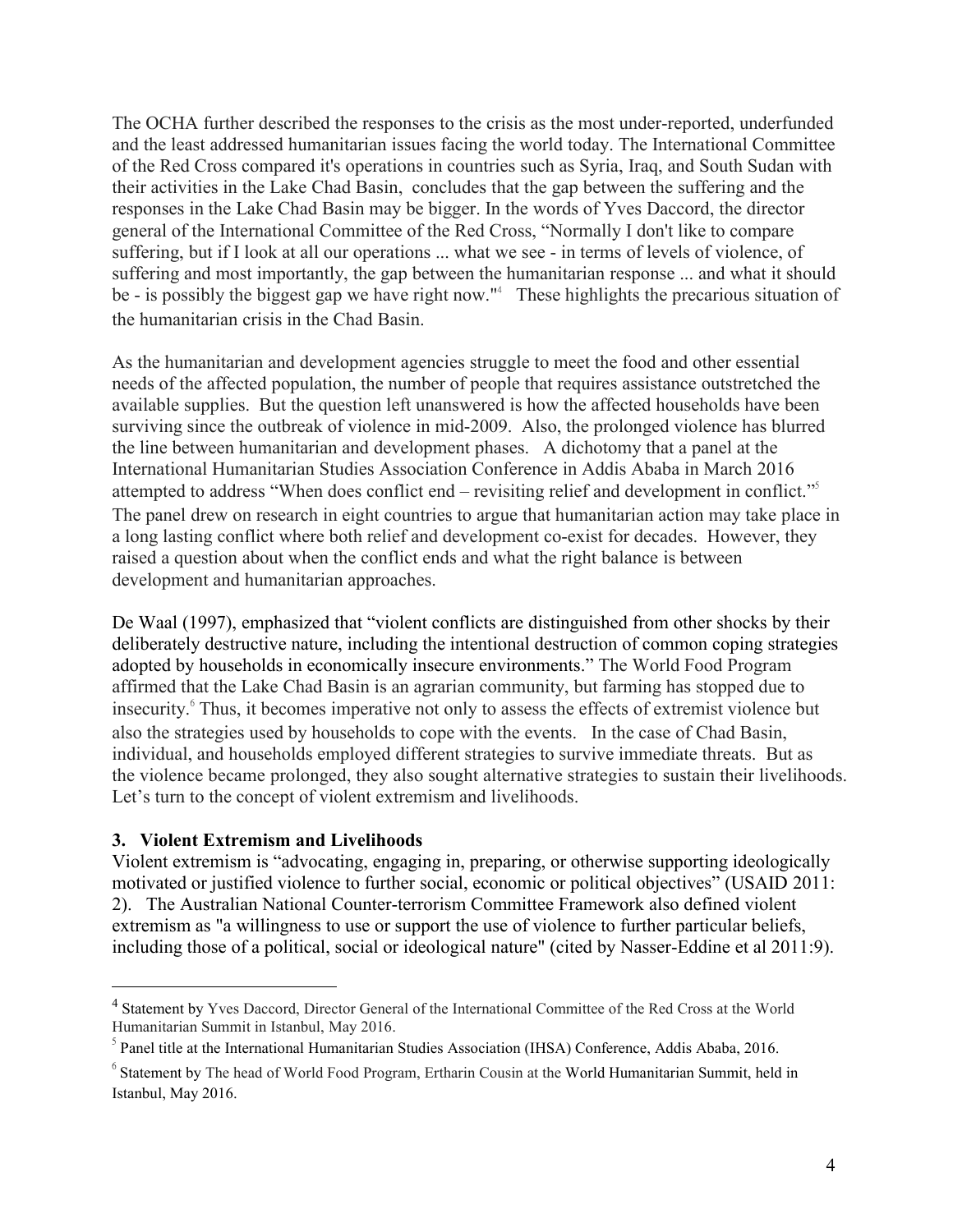These definitions of violent extremism emphasize the use of violence to further religious ideologies, political or social goals such as the Boko Haram's violence in Northeast Nigeria and the Lake Chad Basin. The term radicalization is often used interchangeably with violent extremism but does not mean the same thing. Borum (2011) referred to radicalization as the exposure and acceptance of ideological messages, and the change in individuals from mainstream beliefs to extremist viewpoints. Newman (2011) and Borum (2011) rightly captured the difference between violent extremism and radicalization; radicalization is a process, whereas violent extremism is an action taken. The violent actions of extremist religious groups such as Boko Haram include suicide bombing, use of improvised explosive devices and bombs. These acts have severe impacts on lives and livelihoods when used to achieve ideological or political goals.

According to Broadbent (2010), the effect of political violence on economic activity can be analyzed in two ways--macroeconomic and microeconomic levels. Bruck and Schindler (2008) add, an emerging field of economic research examines conflict at the micro level using qualitative techniques. "Besides the economic micro level literature on conflict, there is another body of empirical studies that focuses on livelihoods in conflict-affected countries…." (Ibid). To Young and Osman (2006) "livelihoods approach combines a local level analysis and the understanding of the impact of the crisis on livelihoods with a more macro analysis of the conflict itself and the wider national, transnational and international factors that are affecting livelihoods." Young and Osman argue, conflict and people's livelihoods are inextricably linked (Ibid). "Livelihoods are integral to the causes of conflict and the impact it has had, and therefore will be central to any lasting solutions to the conflict" (Ibid).

According to Chambers and Conway: "Livelihood comprises the capabilities, assets (stores, resources, claims, and access) and activities required for a means of living..." (Chambers and Conway 1992: 7). The Department for International Development (DfID) defines livelihood "as the means by which households obtain and maintain access to the resources necessary to ensure their immediate and long-term survival" (DfID, 1999). In relation to conflict, Young et al. (2002) said, livelihood consists of the ways people access and mobilizes resources for their survival and longer-term well-being, and hence reduces the vulnerability created by the conflict. The definition by Young et al., applies to this paper; it focuses on the vulnerability and shocks created and exacerbated by violent conflict, including violence from extremist groups such as Boko Haram. According to the Associated Press (AP), Boko Haram said, the Nigeria government would not know peace until it adopts sharia law, therefore, suggests that ideology plays a role in the group's motivation.

The livelihoods concept was initially applied in development studies in the 1980s to understand the components of people's livelihood assets and the survival strategies of the rural poor (Chambers and Comway 1992). According to Robert Chambers, the livelihood approach examines issues such as "where people are, what they have and what their needs and interests are" (Chambers 1988a:1). Young et. al., notes, the livelihood conceptual framework combines a local level (micro) analysis and the understanding of the impact of the crisis on livelihoods with a more macro analysis of the conflict itself and the wider national, transnationChamal and international factors that are affecting livelihoods" (Young et al 2006). Also, the non-income focus of the livelihood approach makes it adaptable to the rural condition as stipulated by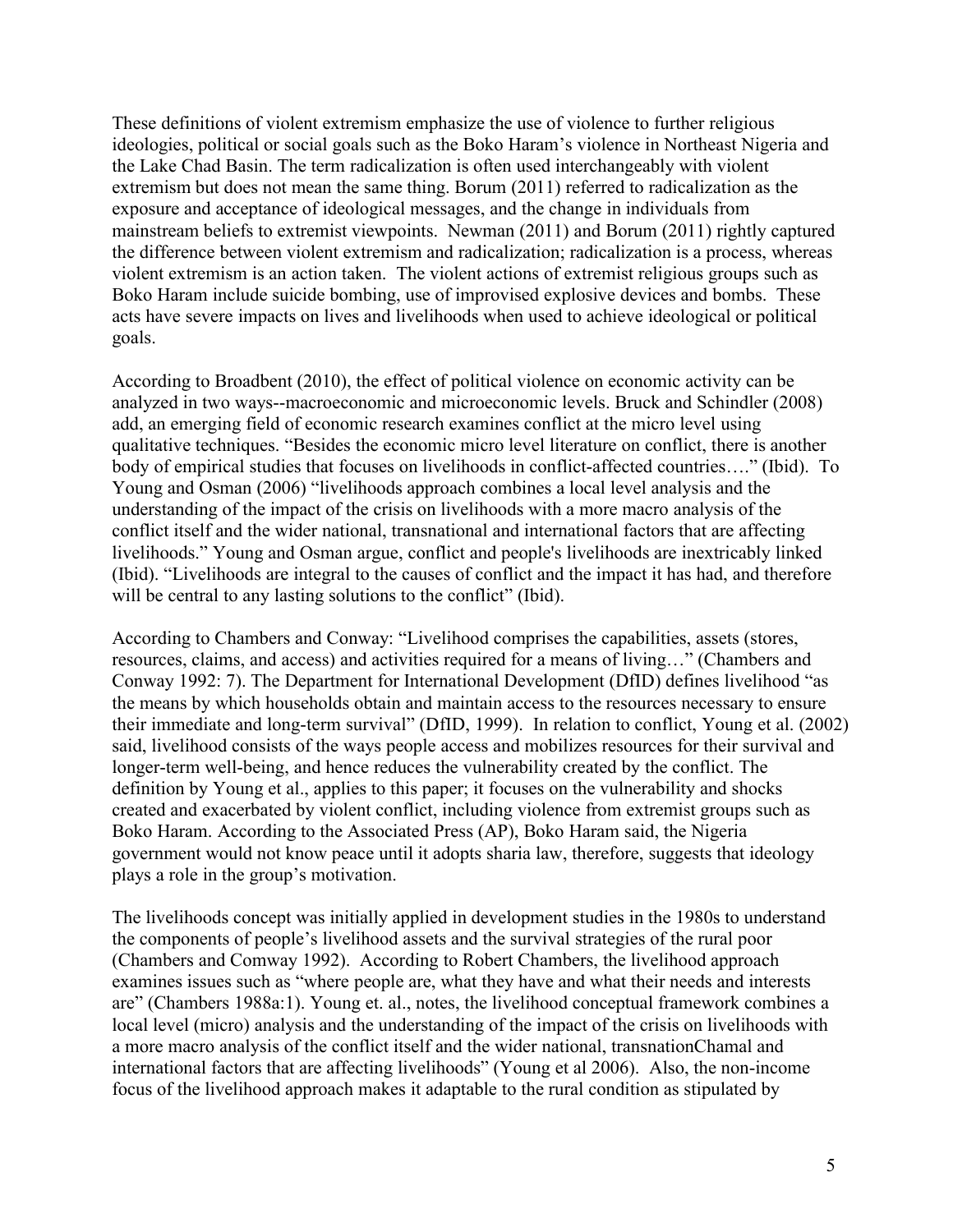(Chambers 1998a; Sen 1999; Schafer 2002), and it can be applied to understand the effects of insurgency and the coping strategies use by households to cope with the events.

According to Schafer  $(2002)$ , the livelihoods strategies are the results of the analysis of assets (Social Capital, Physical Capital, Human Capital, Natural Capital and Financial Capital) and how it is affected or influenced by the vulnerability (shocks from violence) and by policy and institutions. The unit of livelihoods analysis is individuals and households (micro), and it also involves macro analysis (Young et al 2006). This analysis is fundamental to understanding the impact or consequences of violence on livelihoods and the coping strategies of the poor rural people (Chambers and Conway 1992). The DfID summarized the core principles of the sustainable livelihoods approach (SLA) to include: People-centered, people actors, local-level activity as the foundation for the development of policy, encourage partnership with government, private sectors, and NGOs, and maintain balance with the three elements of sustainability-economic, social and environmental (DfID 1999:7).

Nonetheless, the livelihood approach is not without limitations. The main criticism of the livelihood framework was that it did not capture the effect of power and politics in livelihood (Baumann 2000). Livelihood approach was also regarded as a development concept that has been mainly applied to development studies on different topics such as Problems livelihoods (Chambers & Conway 1992; Carney 1998) and livelihoods diversification (Ellis 2000). In line with this, Francis (2000) "Making a Living: Changing Livelihoods in Rural Africa" explores responses to changing livelihoods of rural people such as disappearing job prospects, falling agricultural output, collapsing infrastructure and withdrawal of public services. She asked what are the different strategies employed by the rural poor in different parts of Africa. These studies according to Nigel include a component of the strategies and practices pursued by people in their day-to-day struggle for making a living (Nigel 2009:24). Livelihoods analyses were originally applied to development studies. The applications of the framework to the violent conflict were originally considered impossible because developments are long-term interventions.

However, Collinson (2003), and Korf (2002) have adapted the livelihood framework to complex emergencies including protracted conflicts. Schafer (2002:1) adds as conflicts continue over a long term, and the fact that people do survive in many situations of conflict and political instability, suggests that livelihood analysis is appropriate in conflict situations and can be utilized to identify opportunities for improved assistance. Scoones (1991) distinguishes between 'copings', which involves temporary adjustments to livelihoods in the face of change, and 'adaptation', which means a longer term shift in livelihood strategies. Although the livelihoods approach was initially considered a development concept, recent studies have shown that it can be applied to violent conflict, including extreme violent situations. There are projects that were sponsored by the DfID, European Union and others that use the livelihoods approach.

The situations of chronic conflict and political instability (SCCPI) project by the DfID and the Overseas Development Institute (ODI) examines issues of protection and supporting livelihoods in situations of conflict in Nepal, Afghanistan, Somalia, Columbia, and Kosovo (Montani and Majid, 2002). In the case of Somalia, the project highlights the ways in which programming decisions can be moved from "free seeds and tools distribution to sustainable agricultural support project" (Montani and Majid 2002). The SCCPI project principally linked the relief to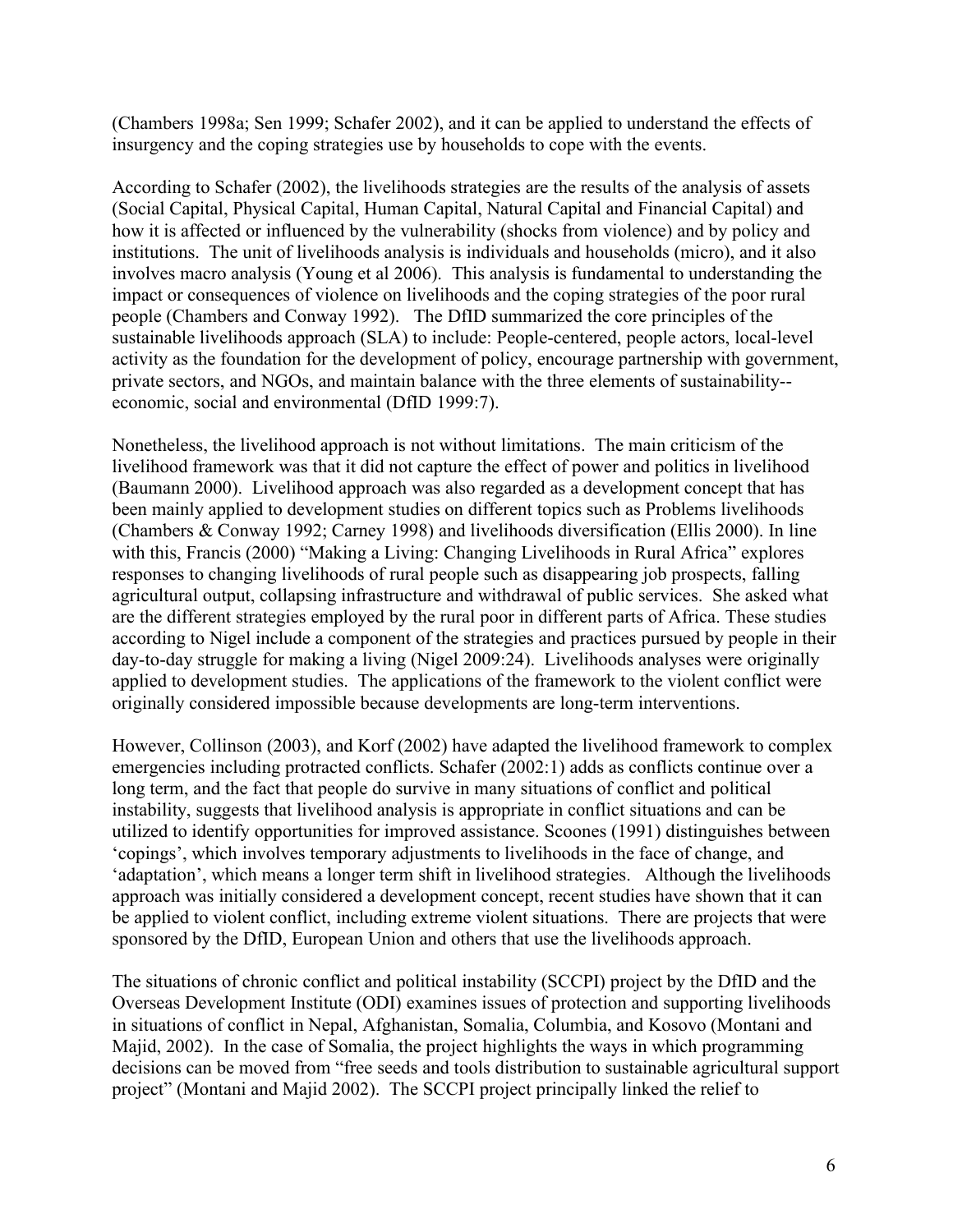development continuum, thereby providing practical ways that relief assistance can be channeled for long-term development purposes.

In addition to SCCPI, livelihoods project by the Secure Livelihoods Research Consortium (SLRC) sponsored by the DfID, the European Union in Srilanka, Pakistan, Afghanistan, Nepal, and Uganda. According to SLRC (2014), the projects examine how people are making a living, educate their children, and access other essential services in conflict-affected situations (CAS). It can be inferred that the lessons and approaches from these projects can help to inform and redress some of the current challenges in the implementation of humanitarian assistance and development projects in the Lake Chad Basin. Longley and Maxwell (2003) argue that principled livelihoods support in situations of conflict is not only desirable, but it is essential to save lives. Young & Osman (2006) also add, "Livelihoods cannot be considered only in term of household access to resources and capital and related livelihood strategies." Thus, the livelihood approach can be applied to understand the consequences of insurgency and how rural communities in the Lake Chad Basin are coping with the events.

According to USAID (2005), Livelihood analysis is essential to understand the makeup resilience, its limits, and its opportunities. USAID adds, failure to consider basic livelihood dynamics can lead to poor and even damaging programming. Some development programs can be a threat to resilience that people had developed in response to the conflict. According to Schafer (2002), livelihood analysis highlights the sources of resilience to identify opportunities for improved assistance. Korf (2000:129) adds, "A significant strength of the livelihoods frame compared to earlier approaches is that it emphasizes on people potential in a holistic way rather than stressing their problems, constraints, and needs." Korf (2003a) also maintains that the socalled victims are more resilient than is suggested. De Waal (1994:140) adds, local coping strategies are the most important component of people's survival in many crisis situations.

As regards to the effects of conflict on households, the impacts of violent conflict can be divided into direct and indirect effects (Stewart and FitzGerald 2001). Justino (2012:2) said conflict and violence impact on the lives and livelihoods of individuals, households, and communities directly and indirectly. Nigel (2002) adds, "Conflicts destroy livelihoods, either directly through causing death and destroying property, or indirectly by limiting freedom of choice and adaptive behavior, thereby hampering the pursuit of successful survival strategies." Justino (2012:2) further note that direct effects of conflict include changes in household composition and economic status, and displacements; whereas indirect channels include changes in local and national markets and social relations. However, irrespective of the nature of the impact of conflict, Justino (2012:3) asserts that violent conflict kills and disables people, destroys productive assets, and block individuals and households access to their sources of livelihood and economic survival.Thus, it can be deduced that violent conflict has direct or indirect consequences on livelihoods, as well as short and long-term effects.

The studies on the impact of conflict on livelihoods in countries like Liberia, Rwanda, Nepal and Srilanka provides relevant insights on the consequences of conflict on rural populations. Longley et al. (2003) described the impact of war on rural livelihoods in Kambia District, Liberia, notes that there were massive displacements, but at the same time some communities were resilient in negotiating peace and reconciliations. In the case of Burundi and Rwanda, there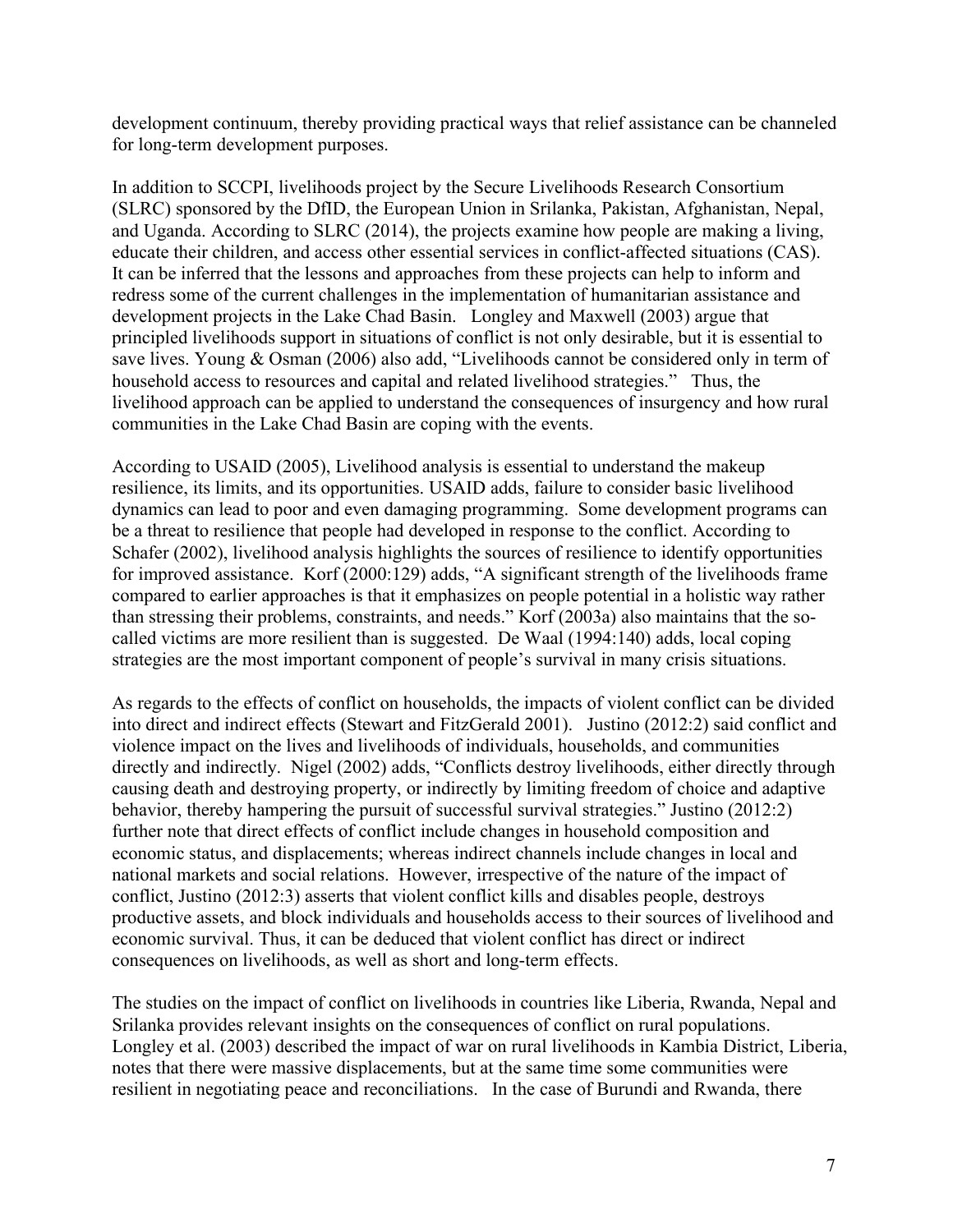were increases in the prices of staple foods as a result of the destructions of agricultural lands and subsequent scarcity of farm produce (Bundervoet 2006; Verpoorten 2009). Seddon and Hussein (2002) on the impact of Maoists insurgency in Nepal said that the major local effects of the conflict are: rural exodus on the part of the local elite, and the local government officials, and the destruction of economic activities and local infrastructures. These three cases points to the direct effects (displacements in Liberia) and indirect effects (rise in prices in Burundi and Rwanda) and associated responses (mass exodus in Nepal) by the affected populations, among others.

On coping strategies, according to Jaspers & Shoham (2002), households respond by changing strategies to ensure their survival in conflict situations. Households respond to sudden or protracted disruptions to their livelihoods to ensure their survival (Ibid). De Waal (2005) add that households usually show remarkable resilience even in an extremely situation, uses mixed strategy to balance short-term needs and long-term survival concerns. Justino (2009) maintained that households living in conflict-prone areas often develop a complex set of risk reduction and risk–coping strategies. People usually leave places of more severe fighting but at the same time some stay behind carrying on their daily livelihood tasks in the midst of conflict and violence (Justino, 2012). The rural communities in Northeast Nigeria and it borders communities with Cameroon, Chad, and Niger is not entirely deserted. Although a large number of people fled the areas, some individuals and households still live in the areas, even while under Boko Haram's control. De Waal, (1994, p.140) concludes that local coping strategies are the most important component in people's survival in many crisis situations. These coping strategies have very relevant to the Lake Chad Basin

However, Korf et al. (2001) conducted a study of the livelihood strategies of war-affected communities in Sri Lanka. He argued that livelihood strategies and outcomes ofthe different communities differed considerably depending on local political conditions and geographies. He asserts that war can be both a threat and an opportunity; hence, civilians in conflict situations are not all victims. Schafer (2002) supports this argument, notes, "Certain livelihood strategies are part of the dynamics that can contribute to, and sustain conflict and instability." These literature support the assertion that household access to resources early can prevent or avoid further conflict (USAID 2005), but at the same time livelihoods strategies can also contribute or fuel conflict. According to Justino (2009), the relationship between households and armed groups, which results from the conflict process itself, plays a vital role in the sustainability of armed conflicts by making the organization of the conflict a function of the symbiotic relationship established between armed groups and households living in the areas they control. In the LCB, increased in radicalization and violence suggests that some individuals may have explored extremist activities as a source of livelihood. Although different livelihood coping strategies, have been used by households in the LCB before the onset of the Boko Haram insurgency.

The livelihood frame enhances understanding of the sources of resilience by rural communities that can be further built upon through development programming and other conflict resolution interventions. The livelihoods approach also enables an understanding of the different strategies that people employ to cope with violent situations. In practice, the impact of conflict on livelihoods can be analyzed using Household Economic Analysis (HEA). The Household Economy Analysis (HEA) is a four-step process (USAID, 2005) that involves: Identification of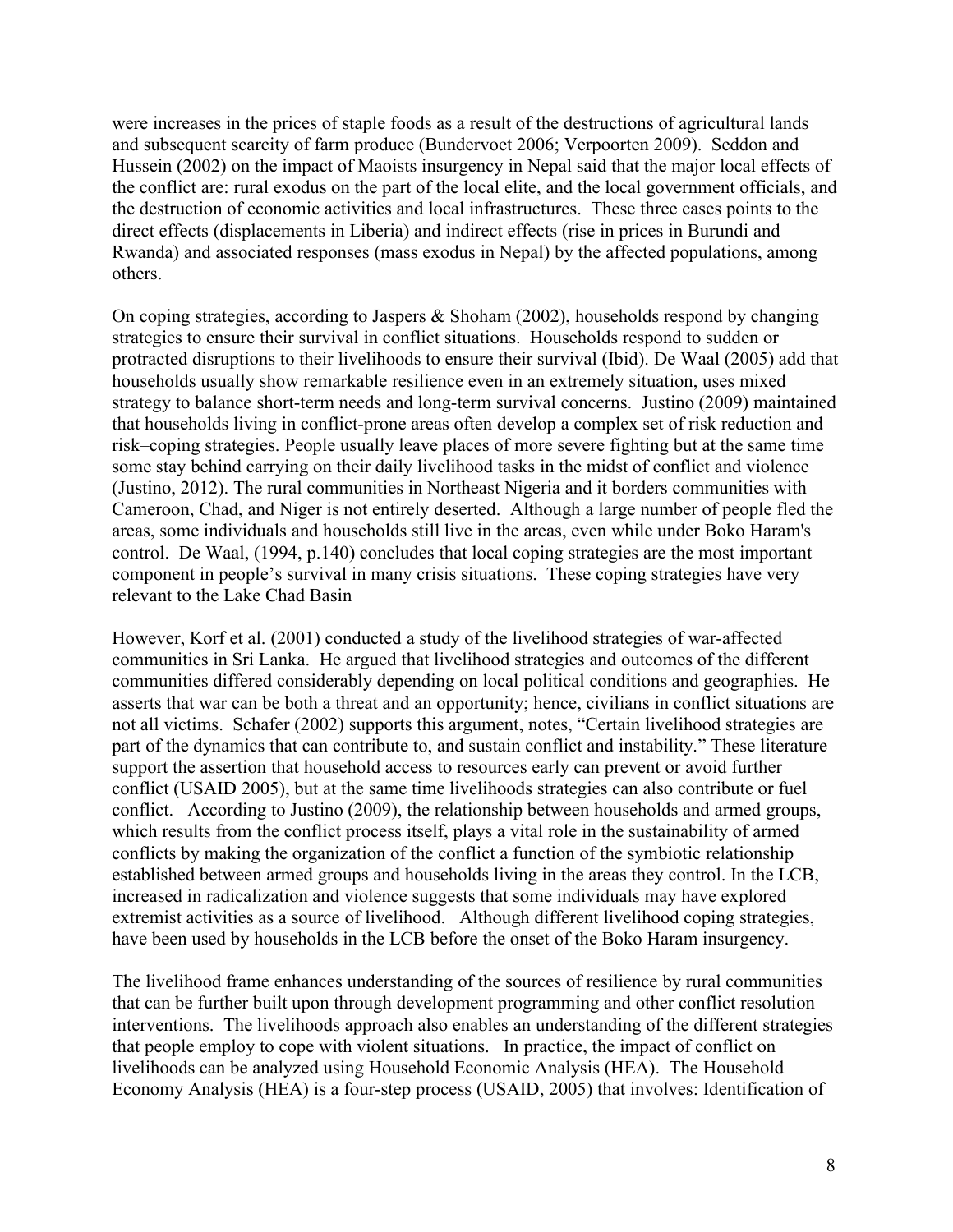the essential components that make up the livelihood of a particular group during a "normal" (i.e. non-conflict) time; Estimation of the impact of the conflict on livelihoods (e.g. disruption in agricultural production due to displacement, loss of employment, and destruction of assets) in terms of income, food consumption etc; Determination of ways in which households modify their livelihood strategies to minimize the impact of the conflict shocks; and identify appropriate forms of support aimed at minimizing the impact of the shocks (USAID, 2005).

#### **4. Rural Livelihoods in the Lake Chad Basin**

The riverine system of the Lake Chad basin plays an important role in the livelihoods of the people living in the basin. According to the LCBC, farming, fisheries and herding are the most dominant activities, and it employs over 80% of the basin's population. The crops grown include cotton, groundnuts, cassava, millet, sorghum, rice, onions. The availability of agricultural raw materials led to the establishments of agro-allied industries such cotton ginning, breweries, leather industry, machinery, milling, and food industry. Nevertheless, households have highly differentiated access to resources and opportunities linked to ethnicity, gender, and ownership of assets, as well as knowledge, networks and experience acquired over time (Bene et al. 2003). Though Bene maintained that irrespective of wealth level, households rely to a large extent on the subsistence-based economy of fishing, farming, and herding.

The fisheries sector alone according to Sagua (1991) engages over 200,000 persons in the basin. According to FAO, "The people engaged in these activities, and their families continued, with few exceptions, to live at the margin of subsistence and human dignity" (FAO 1974, cited in Bene et al. 2003). The adage used to describe the link of fishing to the rural poor are: "fishermen are the poorest of the poor" (Bailey 1988:142) and "fishery is the activity of last resort" (Townsley 1998:142). Fishing activities are recognized to constitute a key element in the economy of floodplains or wetlands such as the Lake Chad Basin. The local populations living in the basin alternatively or simultaneously engage in fishing, herding or farming crops each depending on the period in the flood cycle. Sarch (1997) and Neiland et al. (2000) confirmed that fishing fits within a flexible and strongly seasonal matrix of various and diversified activities. Bene et al. (2003) maintained that the poorest households in the basin depend on heavily upon a given combination of crops and natural resources for their food security and income generation, whereas the better-off, due to different socioeconomic and institutional constraints and opportunities, often develop different activity portfolios.

The population of Lake Chad region is diverse, with an estimate of 70 ethnic groups. The official languages of the basin countries are either English or French, a reflection of the respective colonies of the countries: British (Nigeria) and French (Chad, Niger, and Cameroon). However, most people in the Lake Chad Basin are uneducated, hence speaks several local dialects instead of the official languages. The languages spoken in the region are Kanuri (Niger) and Nigeria); Fulfude (Niger, Nigeria, and Cameroon), and Chadian Arabic (Chad). Most people speak Hausa, a popular language in Northern Nigeria. Mixing of races and blurring of tribal roles and the interactions between different tribes and their cultures, religions have increased social interactions among the different ethnic groups in the basin areas. The pluralistic makeup and linguistic adaptations of the basins populations are considered as an important survival strategy for people living in the basin (WFP 2016).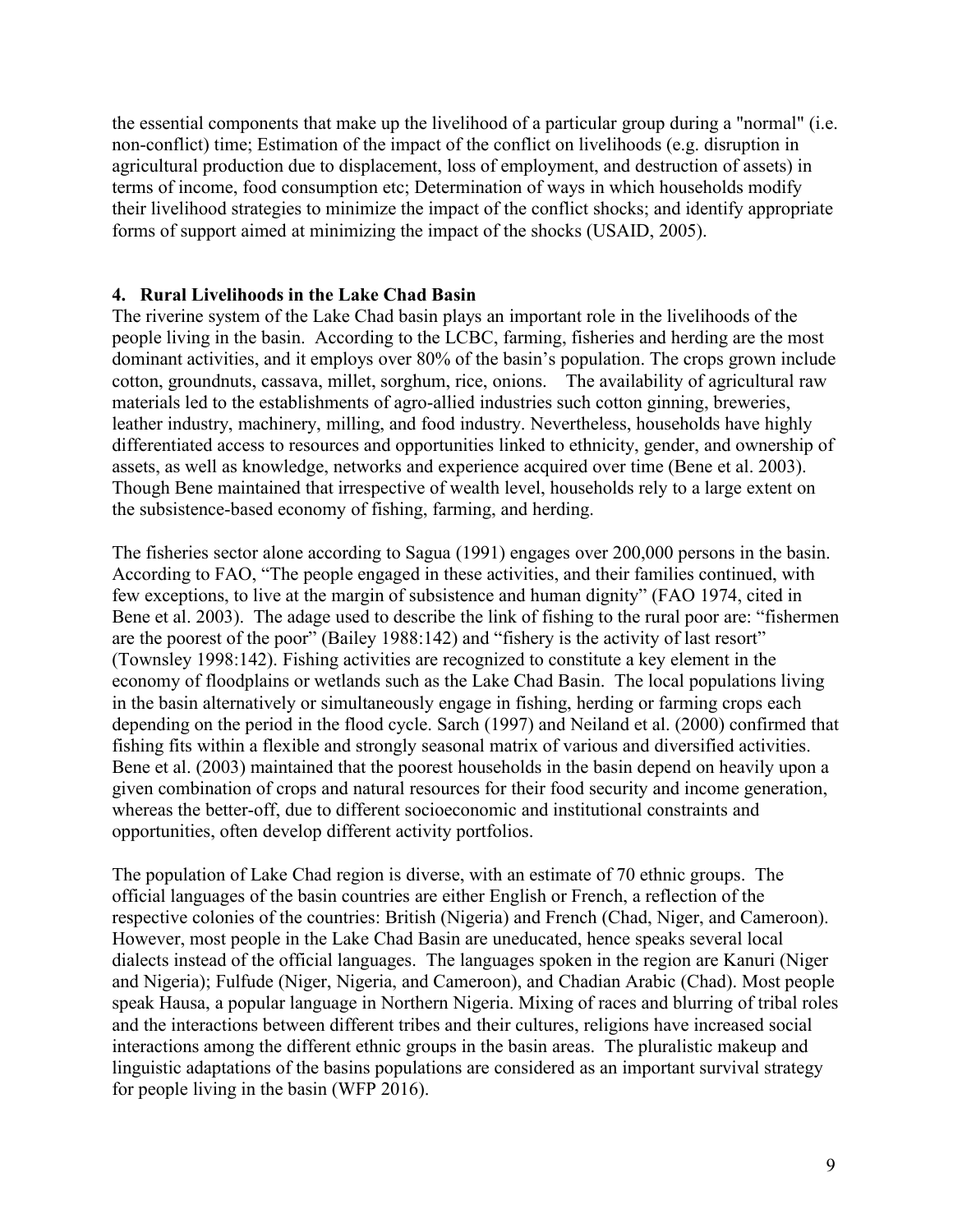The Lake Chad Basin has a long history of human settlement because it's important crossroads for trans-Saharan trade, and the availability of water for farming makes it attractive to immigrants, explorers, and tourist(LCBC 2016). Migration across borders is a pre-colonial seasonal practice in the basin, and it has continued over the years in coping and adapting to seasonal environmental variability in the Lake Chad Basin. The treaty of the Economic Community of the West African States (EOWAS) and the Lake Chad Basin Commission statute recognize and facilitate interstate migration of citizens within the subregion including the Lake Chad Basin areas. Households over the years have cope with environmental variability in the basin through moving and responding to changing climate and natural resources. People move across nations bothers in the basin, employing various strategies to earn a living (WFP 2016).

Although economic development varies between nations that make up the Lake Chad Basin conventional areas: Nigeria, Niger, Chad, and Cameroon. The basin is considered the poorest; most marginalized and neglected part of each respective country in respect to the provisions of basic infrastructures and social services. Lemoalle and Magrin (2014) and Magrin et al. (2015) note that human development indicators in the Lake Chad areas are below national averages, which themselves are also low compared to the international standards (see the table of education enrolments in the Lake Chad Basin).

| <b>Region/State</b>  | <b>Local Rate of Gross</b> | <b>National</b> | <b>Difference</b> |  |
|----------------------|----------------------------|-----------------|-------------------|--|
|                      | <b>Primary School</b>      | Average         |                   |  |
|                      | <b>Enrolment</b>           |                 |                   |  |
| Borno State, Nigeria |                            | 82              | 61                |  |
| Diffa region, Niger  | 57                         | 63              | n                 |  |
| Far North Region,    | 52                         | 82              | 30                |  |
| Cameroon             |                            |                 |                   |  |
| LCB region, Chad     | 60                         | 91              | 31                |  |

**Table 1: Rate of Education Enrolment in the Lake Chad Basin**

*Source: Atlas of Lake Chad (Cited in Mekonnen 2016)*

Table 1 shows the rate of primary education enrollment in the Lake Chad Basin is lower than each country average. The difference between the national enrollment rate and Borno State, Northeastern Nigeria is alarming. Borno State is the birth place of Boko Haram extremist group. Far North region of Cameroon and the LCB region of Niger enrolment rates are equal compared to their national averages. Diffa region of Niger has the lowest education enrolment compared to national average. These figures suggest that the Lake Chad Basin is probably the less developed areas of each country that make up the basin's conventional areas. Also, Chad and Niger have one of the lowest health standards in the world. According to Odada (2006) child mortality rates within the basin, countries are primarily due to malaria, diarrhea, measles, tetanus, respiratory infections, and diphtheria, but these diseases can be prevented through vaccinations. In 2010, during the onset of the Boko Haram's violence, 58,000 regional cases of cholera linked to poor sanitation and lack of potable water led to the death of 2,300 people (IRIN 2010). The deplorable living condition in the Lake Chad Basin has been worse since the outbreak of Boko Haram, and the effects of the violence have continued to generate interest among researchers and practitioners.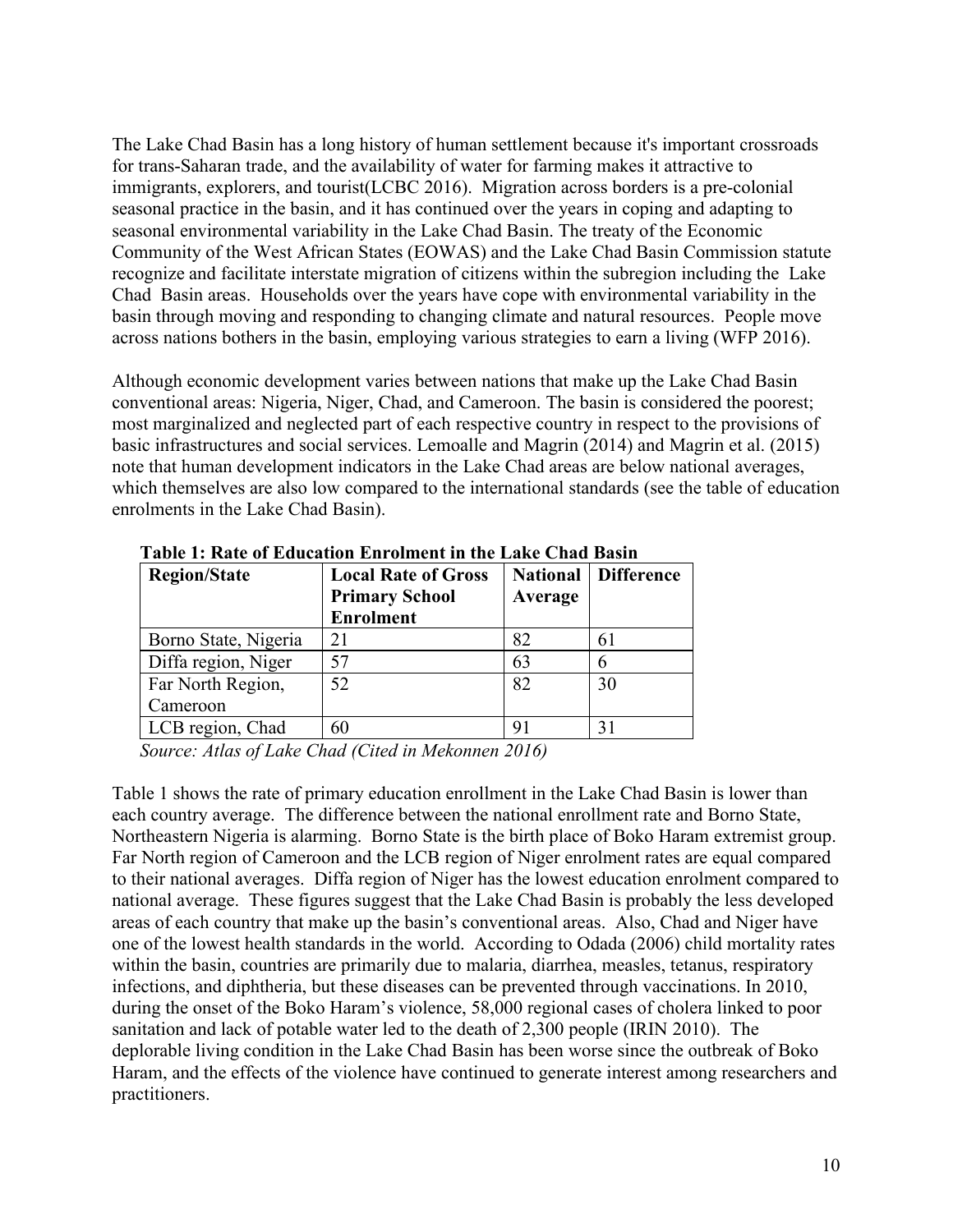#### **5. Effects ofViolent Extremism in the Lake Chad Basin**

In an inquiry by Andrew Glazzard and Martine Zeuthen (2016) "What are the impact of terrorism and violent extremism, and where the impact is felt?" The Institute for Economic and Peace, Global Terrorism Index (GTI) 2015 report "Measuring and understanding the impact of terrorism" uses data from academic terrorism database for the year 2014 to estimate the economic and human impact of terrorism and violent extremism. According to GTI, in 2014, 78% of terrorism occurred in five countries (Syria, Nigeria, Afghanistan, Pakistan and Iraq). Nine out of the top 20 most fatal terrorist attacks in 2014 occurred in Nigeria alone, and Boko Haram in Northeast Nigeria and neighboring countries in the Lake Chad Basin committed the greatest terrorist impact in 2014. In comparison, Boko Haram killed 6,664 Nigerians in 2014, if one adds the numbers from the other Lake Chad Basin countries such as Cameroon, Niger, and Chad, the figure will be more. This number exceeds the number of people killed by ISIS inthe Middle East in the same year. GTI (2015) conclude, notes, Boko Haram was the deadliest terrorist group in the world in 2014.

Before now, the Department for International Development DfID also commissioned an inquiry on "The impact of radicalization/violent extremism on poverty and development outcomes on the lives of poor people." In response, Emma Broadbent (2010) said, identifying the impact of violence arising from radicalization processes and violent extremism on poverty and development outcomes is difficult due to lack of literature which deals specifically with the subject matter. However, Broadbent maintained that the discussion concerning radicalization and extremist violence focuses on Islamic extremism and religious fundamentalism; specific terrorist incidents; and the role of poverty as a driving force in radical and extremist violence. Broadbent also asserts that the general literature on the impact of conflict offers relevant insights and the importance of not viewing the effect of extremist violence in isolation of the consequence of violence as a whole.

In the Lake Chad Basin, there is an interface of conflict and environmental disaster from drought and desertification (WFP 2016). Nevertheless, the Human Rights Watch notes that the effects of violence from Boko Haram are more pronounced in some local communities in the Lake Chad region. The UN Security Council (2014) also acknowledges the increasing insurgent attacks targeting civilians and livelihoods in the northeastern states of Nigeria, seizing towns and compelling large numbers of people to flee to neighboring countries of Cameroon, Chad, and Niger. At the peak of the Boko Haram's insurgency in 2014, the UNHCR estimates that 4.6 million people have been displaced in Northeast Nigeria living in horrible conditions. The Human Right Watch report (2014) adds, the Boko Haram attacks have been on the increase since the beginning of 2014, with almost daily killings, bombings, kidnappings, thefts, and the destruction of livelihoods, Churches, Mosques, schools, homes, bridges, and businesses. According to the World Bank (2016):

The estimate of the destructions in northeast Nigeria is \$5.9 billion. The estimates of damages in Borno State alone, with 27 Local Government Areas include: 956,453 (nearly 30 percent) out of 3,232,308 private houses; 5,335 classrooms and school buildings in 512 primary, 38 secondary and two tertiary institutions; 1,205 municipal, local government or ministry buildings; 76 police stations; 35 electricity offices; 14 prison buildings;201 health centers; 1,630 water sources; 726 power sub-stations and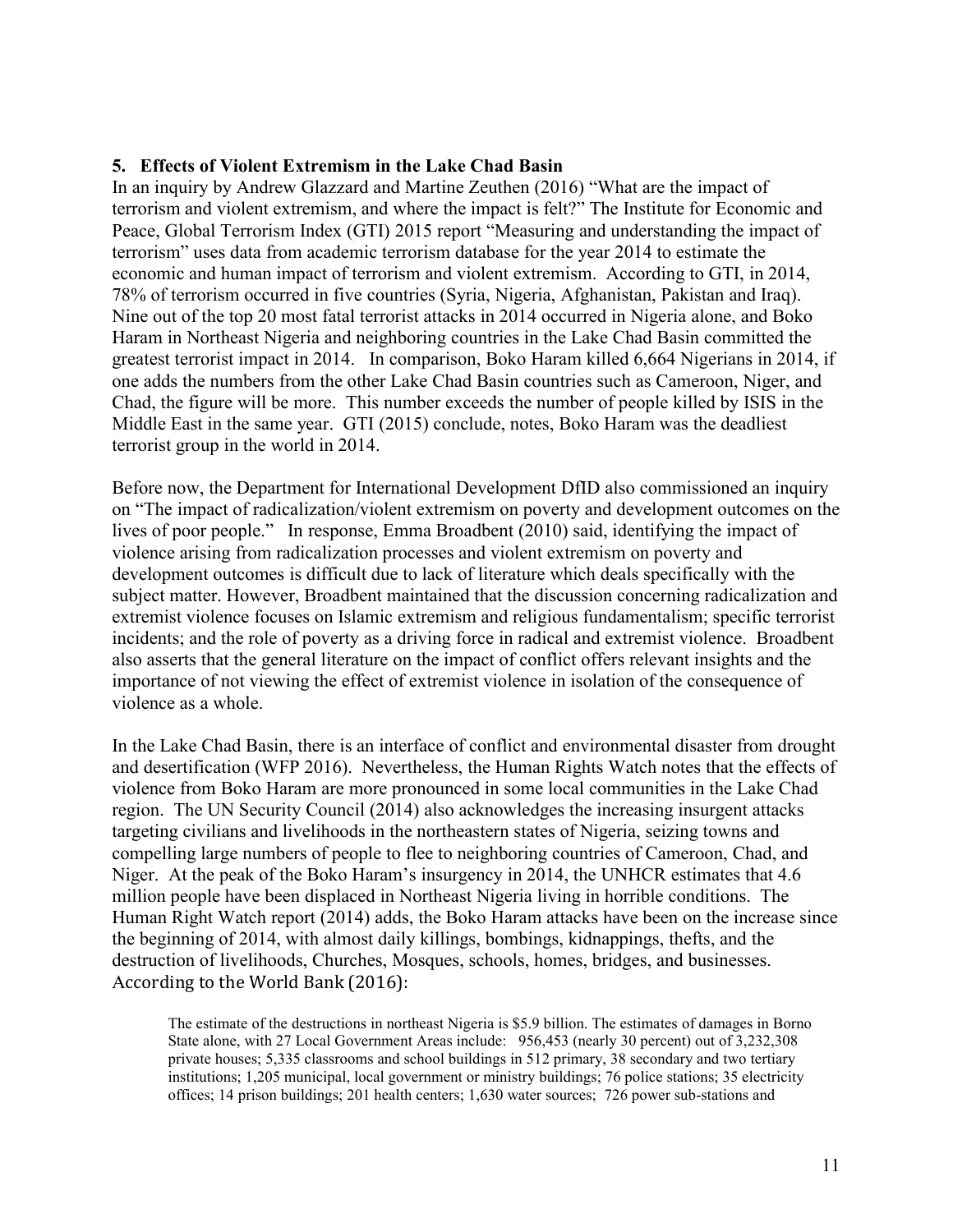distribution lines, 470,000 livestock were killed or stolen as a result of the insurgencies.

These figures represent mainly damages to the government infrastructures, the comprehensive empirical assessments of the damages to the rural infrastructures and livelihood activities has not been carried out effectively due to security concerns.

The indirect effects include an increase in transportation cost, changes in prices of commodities, and market closures. A survey of traders in markets in Diffa region, Niger by the World Food Program and other partners shows that Niger depends on the import of grains from Nigeria. However, according to the WFP, the majority of the transporters interviewed said that they suspended their activities due to insecurity; others stated that they use different routes or use alternative strategies to cope with supply problems. The changes in supply routes and closure of border points for all trucks to minimize the risk of Boko Haram's attacks have increased transportation cost and the cost of commodities. The new route for grain flow from Nigeria to Diffa is through Gashua-Geidam-Maine-Soroa is longer. An explosion attack on a military convoy in the Keblewa route and border point led to the closure of the road. In Cameroon, the closure of Kousseri boundary between Cameroon and Nigeria, pave the way for an alternative route through Fianga. According to many commuters, the closing of Niger-Nigeria and Nigeria-Chad borders due to security concerns is a primary concern to marketers and transporters in the Chad Basin. Also, there are complaints about harassments and demands for bribes from formal and informal checkpoint guards.

As regards to the prices of commodities, about four currencies are used by traders in the basin. In Nigeria, the devaluation of the naira following the drop in oil price affected operators by reducing their purchasing power. Also, in May 2013, the announcement of the state of emergencies in Borno, Yobe, and Adamawa restricting movements of people and goods led to increases in food items in the area. The import ban on rice importation into Nigeria and the restriction of foreign transactions also put pressures on commodities. In Cameroon, the closure of the borders with Nigeria led to the reduction in the number of traders coming from Nigeria to buy food products and livestock from Far North region of Cameroon. This resulted in surplus commodities in the local market, poor sales, and a decrease in prices of cereals and animals. Some of the other observations in Cameroon border areas include an increase in retailers as many wholesalers' converts to retails due to reduced wholesale buyers (rice from Mayo dany, peanut from Tokombere and cowpea and maize from Chad). Food aid from humanitarian organization also contributed to the price decline due to the flooding of camps with relief supplies.

Likewise, the temporary closure of markets due to security concerns affected trading and businesses according to surveys in the LCB. In Yobe State, two popular markets (Damaturu and Potiskum markets) known for livestock trading recorded lower activities due to security concerns. Activities in Maiduguri market is also reduced by 40% because many traders avoid the cityregarded as the epicenter of the Boko Haram's violence. The closure of Damask market to minimize the risk of Boko Haram's attacks led to increased in the cost of commodities in Niger's border town Diffa (Grains sold in Diffa usually comes from Damsak, Borno state). In Cameroon, all border markets such as Kerewa, Kouyape, Amchide, Dabanga Ziguage and Logone-et-chart have been permanently closed due to insecurity. The closure these markets as a result of insecurity make it difficult for farmers to sell their produce, and some essential commodities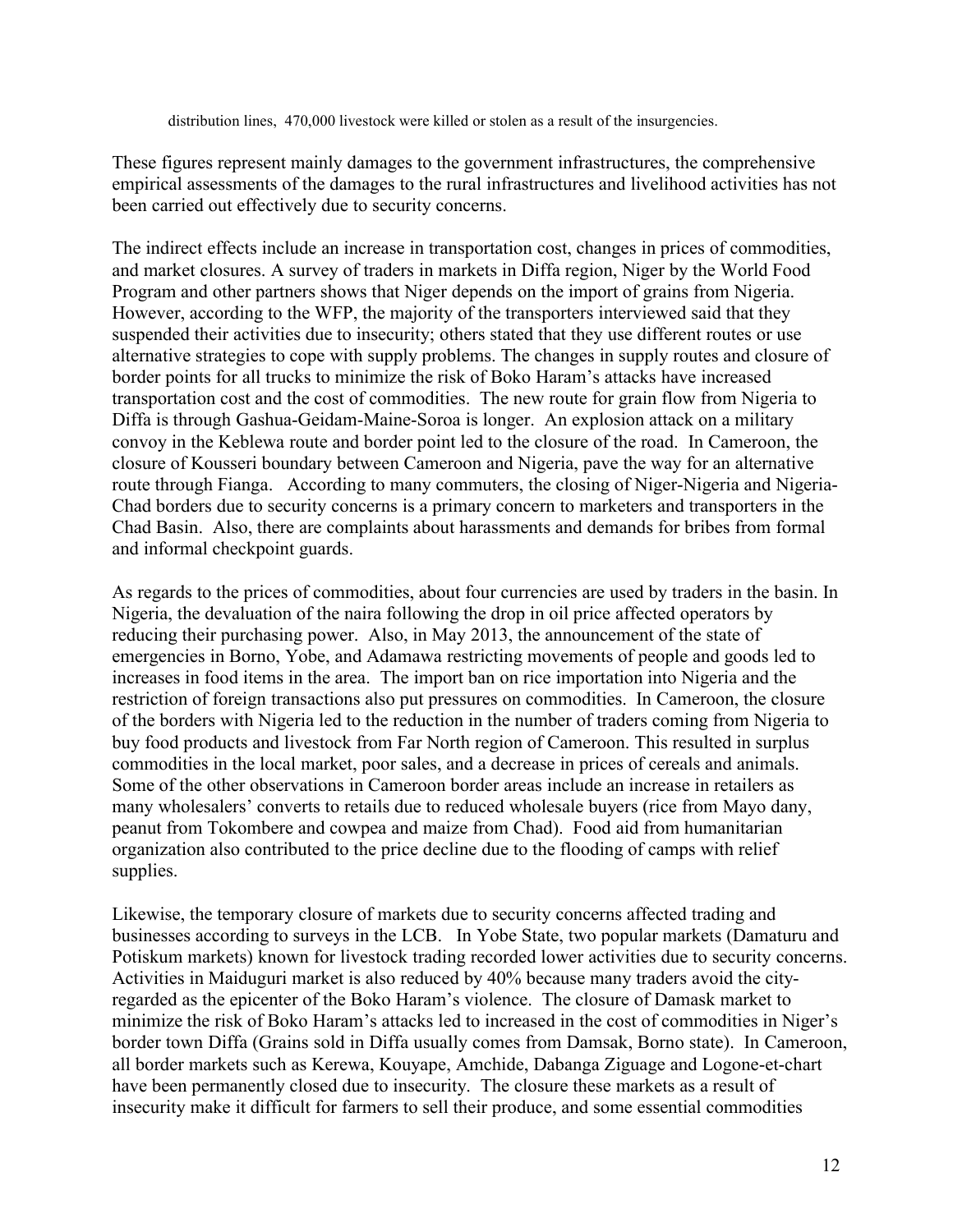were difficult to access.

# **6. The Livelihood Coping Strategies in the Lake Chad Basin**

In the Lake Chad Basin, households employ different strategies to cope with environmental variability, drought, and desertification before the advent of the Boko Haram's insurgency. According to the World Food Program, before the current insecurity from civil conflict and related migrations, the LCB has long been a plural region of mixed identities, population movements, and cross-border trade (WFP 2016). LCB is characterized by a plurality of the cosmopolitan population, which reflects a diversity of local languages, dialects, ethnicities, tribes, and indigenous groups. They practice sophisticated techniques for adapting to environmental variability by engaging in synergetic, cooperative relationships of different livelihood strategies from fishing, herding, and farming crops. In spite of the international borders, people of the basin have maintained cultural ties of kinship, language, trade, and religious interaction. Meeren notes that relationships govern the people of the LCB rather than rights orobligations that typically determine social control in rural communities (van der Meeren 1980, cited in WFP 2016).

Linguistic adaptation is another key coping strategy of households in the LCB. The pluralistic makeup of the LCB; has made linguistic adaptation an important survival strategy amongst the pluralism of the basin. Hausa, a popular language in Northern Nigeria is widely spoken in the basin against the official languages of the basin countries (English or French). Also, several local dialects are used instead of the official languages such as Kanuri (Niger and Nigeria); Fulfude (Niger, Nigeria, and Cameroon), and Chadian Arabic (Chad). The fact that most people living in the basin are not educated makes it easier to communicate with the local languages. The mixing of races and the blurring of tribal roles and interactions between the various tribes, cultures, and religions has increased social interactions among the people.

In addition, mobility is an essential coping strategy among many groups within the LCB. The Lake Chad Basin Commission statute and Treaty of the Economic Community of the West African States (EOWAS) recognize and facilitate inter-state migration citizens. Migration across borders is a pre-colonial seasonal practice in the basin, and it has continued over the years in coping with displacements and adapting to seasonal environmental variability. Hence, a relatively high capacity for resettlement seems to have developed among Basin populations. In the 1980s, temporary fishing camps were unifying groups of mobile fishermen of different ethnicities and levels of experience who stick to small fishing groups of up to eight or ten cooperating friends (van der Meeren 1980, cited in WFP 2016). There have been instances of civil society sharing local knowledge of fishing as a source of resilience building and cohesion. Households in the LCB have coped with environmental variability and conflict in the basin through moving and responding to changing climate and natural resources. WFP conclude that economic migration is a common characteristic of individuals and households within the basin's population; especially among poor people deprived of basic health and education services.

Households throughout the Lake Chad Basin rely mainly on subsistence activities from fishing, herding, and farming. However, increasing environmental challenges and violent conflict has led to multi-activity, individuals engage in several livelihood activities from fishing, livestock rearing, agricultural, trading, and handicraft making to secure revenues (Mekonnen 2016). Livelihood strategies have expanded and interchanged between groups. Herders have become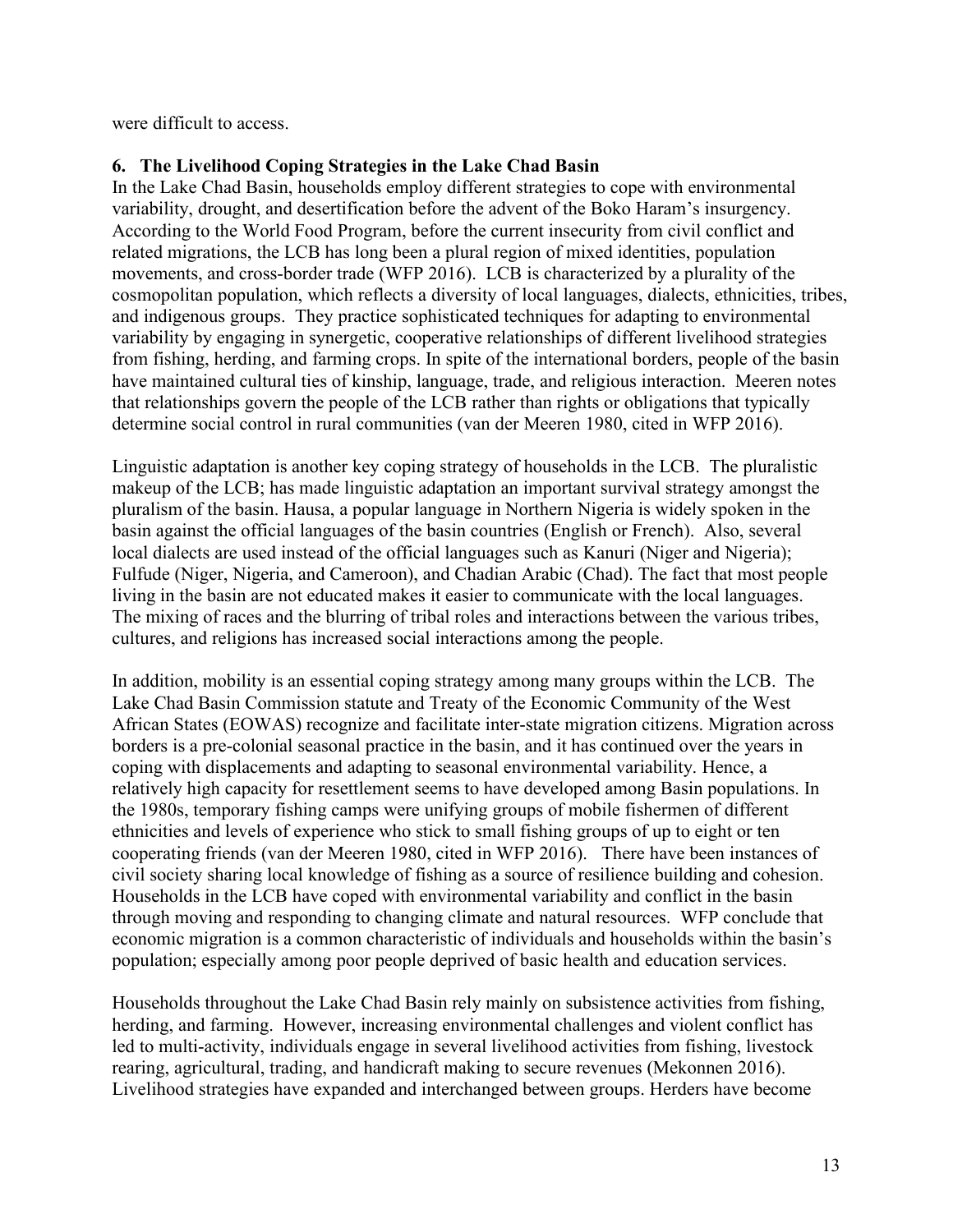farmer-herders and farmer-fishermen. Farmers have diversified their diets and, in turn, expanded their activities to become traders. Also, water tenure systems have played a key role in livelihood strategy distinctions leading to adaptations based on wealth ranking. In the Yaéré floodplain in Northern Cameroon, the poorest population relies mainly on fishing, whereas the better-off in Yaéré tend to engage in farming activities. Adages such as "the fishermen are the poorestof the poor" or "the fishery is the activity of last resort" probably reflect a strategy of the rural poor to engage in inferior and unattractive activities.

An adverse coping strategy by some poor, uneducated mothers unable to feed their dependents send them to Koranic schools, entrusting their child into the protective care of the religious education system, it is the mother's hope to offer a chance of survival at the cost of family separation. This coping strategy has adverse effects on the child development. Many young adults may have been radicalized through this process. See Table 2, distribution of Koranic schools in Northeast Nigeria.

| S/N | <b>States in North</b> | No. of Qur'anic                       | No. of          | No. of           | Percentage    |
|-----|------------------------|---------------------------------------|-----------------|------------------|---------------|
|     | <b>Nigeria</b>         | <b>Schools</b>                        | <b>Teachers</b> | <b>Enrolment</b> | (Enrollments) |
|     | Adamawa                | 2,139                                 | $\sim$ $\sim$   | 141,951          | 4.59          |
| 2.  | Borno                  | 55,000                                | 125,000         | 2,244,000        | 72.49         |
| 3.  | Bauchi                 | 4,703                                 | 10,736          | 301,980          | 9.75          |
| 4.  | Gombe                  | 2,124                                 | 4,670           | 123,923          | 4.00          |
| 5.  | Faraba                 | $\hspace{0.05cm}$ – $\hspace{0.05cm}$ | $- -$           | 63,168           | 2.04          |
| 6.  | Yobe                   | 2,191                                 | 8,694           | 220,745          | 7.13          |
|     | <b>Total</b>           | 66,157                                | 24,100          | 3,095,767        | 100           |

**Table 2: Distribution of Koranic Schools in Northeast Nigeria**

*Source: Adapted from Center for Regional Integration and Development (2013)*

Table 2 shows a high rate of enrolments in Koranic schools in Borno State, Northeast Nigeria, about 72 percent of the total enrolments in the region. Most of the students are left in the care of their Koranic teachers because the parent of the children cannot afford to take care of them. However, these students in the absence of parental supervision often fall victims of ideological beliefs and teaching impacted by their teachers. Most of the students may have been radicalized to join Boko Haram in the process. Most members of the Boko Haram members are students of the Koranic schools in Northeast Nigeria.

The livelihood strategies for coping with current displacement and livelihood challenges due to Boko Haram threats vary. According to USAID (2015), the presence of additional families is straining available local resources, exacerbating food, relief commodity, shelter, livelihood, and protection needs in the communities hosting IDPs, refugees, and returnees. However, living in host communities against staying in conventional IDPs camps is considered a coping strategy. UNHCR and OCHA reported a low incidence of conflicts between refugees/internally displaced persons and their host communities. Thus, reflect resilience from a relatively strong regional culture of adaptation to the environmental crisis. Hence social cohesion, which has developed under previous shocks, has been fomented amidst the threat of violence. Table 3 depicts the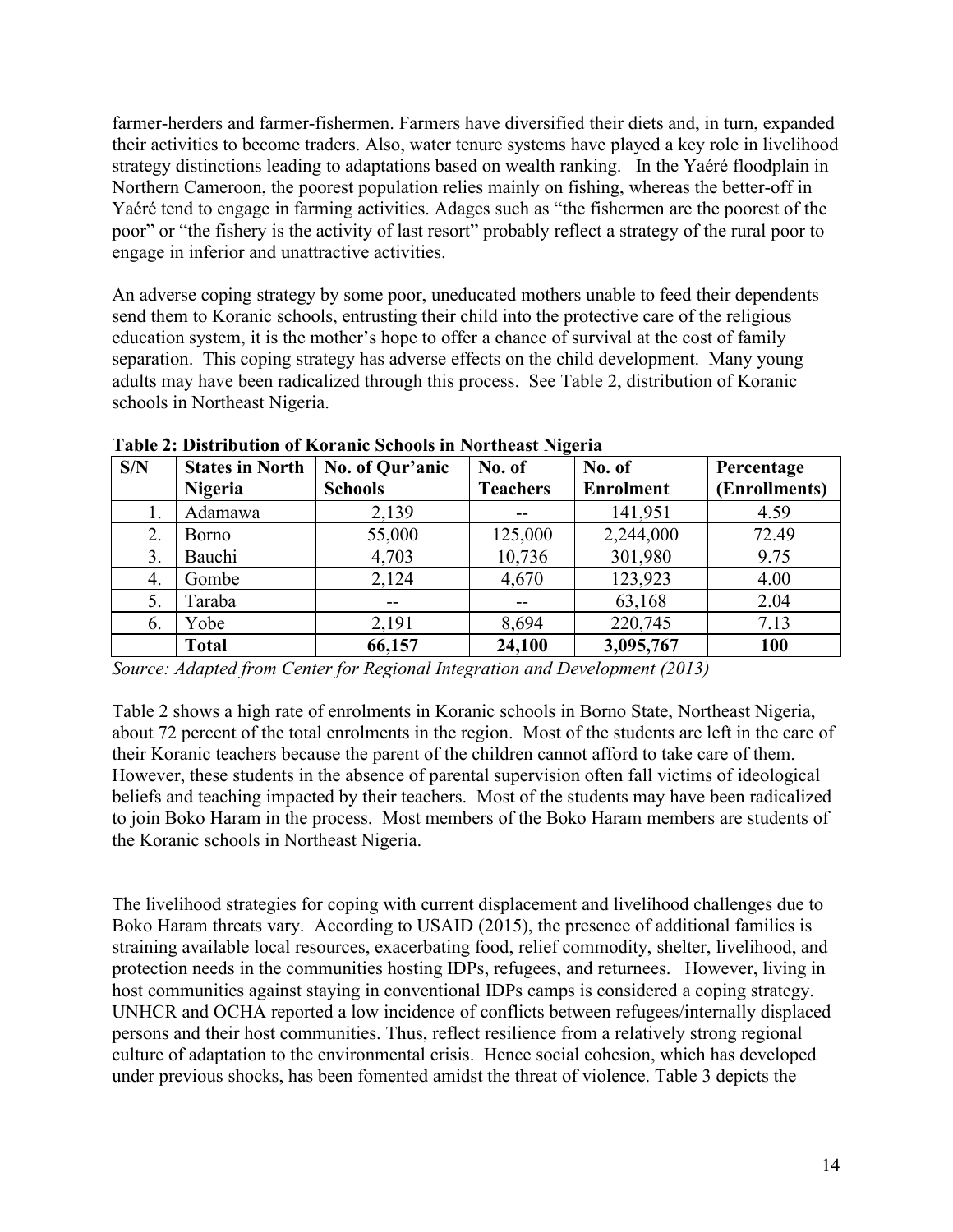distribution of IDPs in camps and host communities in the three Boko Haram's mostaffected states in Nigeria.

| S/N | Location               | <b>Borno</b> |     | Yobe    |     | Adamawa |     | <b>Total IDPs</b> |       |
|-----|------------------------|--------------|-----|---------|-----|---------|-----|-------------------|-------|
|     | In Camps               | 118,874      | 7%  | 13,853  | 10% | 6,874   | 6%  | 139,601           | $7\%$ |
|     | In Host<br>Communities | 1,487,532    | 93% | 130,449 | 90% | 115,876 | 94% | 1,733,857         | 93%   |
|     | Total IDPs             | 1606,406     | 100 | 144,302 | 100 | 122,750 | 100 | 1,873, 458        | 100   |

**Table 3: Number of IDPs in Selected States in Northeast Nigeria in 2015**

*Source: International Office of Migration (2015)*

Table 3 shows that majority of the IDPs in Northeast Nigeria lives with host families. Living with host families and communities provides the IDPs with flexibility to engage in livelihoods activities instead of living in conventional camps--depending on emergency assistance from aid groups. Though at the beginning of the emergencies, most of the IDPs lived in temporary camps and relied primarily on relief from aid agencies to survive. However, as the violence became protracted, some displaced persons moved to live with host communities instead of staying in the camps. Living with host families provides the IDPs flexibility and opportunities to engage in livelihood activities instead of depending entirely on handouts. Some IDPs engaged in activities such as farming arable crops such as maize, millets, and sorghum; some engaged in petty trading and hawking fruits and vegetables, and some negotiated lands with village heads to build shelters and also cultivate agricultural products.

Just like the IDPs, OCHA maintained that most displaced people do not live in refugee camps, which have surpassed capacity, but instead reside with host families, relying on the generosity of already vulnerable host- country communities. Thus, the plight of displaced people, therefore, represents a collective challenge as scarcity, uncertainty; homelessness, pain, and fear permeate throughout the basin (OCHA 2015). Most Nigerian refugees in the LCB have adapted to their host communities by becoming merchant traders. See Table 4, Nigerian refugees in the Lake Chad Basin.

| S/N | Country   | Refugees Location                  | Number of Refugees | Percentage<br>(%) |
|-----|-----------|------------------------------------|--------------------|-------------------|
|     | Niger     | Diffa, Bosso, Maine and<br>Kablewa | 15,000             | 26                |
|     | Chad      | Ngouboua, Lake Chad region         | 2,377              |                   |
|     | Cameroon! | Minawayo, Mora, Fotokol,           | 40,366             | 70                |

# **Table 4: Number of Nigerian Refugees in Niger, Chad, and Cameroon**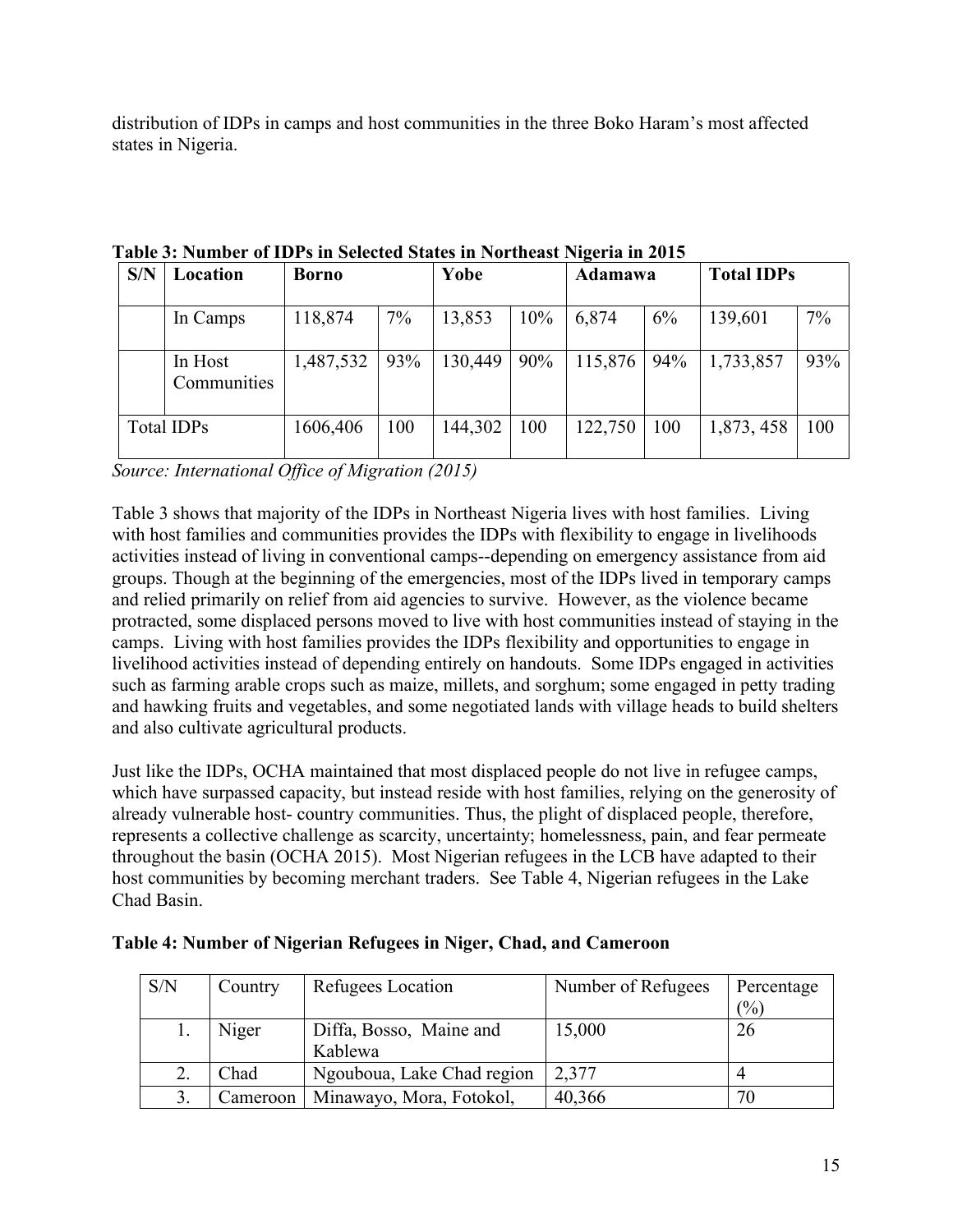|        |                | Limani, Amchide, Douala,<br><sup>R</sup> Kentzou and Garoua-Bouali. |        |    |
|--------|----------------|---------------------------------------------------------------------|--------|----|
| Total  |                |                                                                     | 57.743 | 00 |
| $\sim$ | $\overline{a}$ |                                                                     |        |    |

*Source: NEMA (2015)*

Table 4 shows that majority of the Nigerian refugees live in camps in Far North Region of Cameroon. These figures have been fluctuating over time due to new displacement and returnees. Most of the refugees and IDPs in the Lake Chad basin according to UNHCR (2015) are mainly women and girls. In Southeast Niger, the arrival of the internally displaced and refugees has led to the creation of markets such as the Yebi market. The Yebi market in presently considered to be larger than the Bosso market due to IDPs and refugee's merchants. An estimate of 70% of retailers in Bosso markets are refugees. This suggests that some IDPs and refugees have adapted to their environment.

# 7. **Supporting Livelihoods in the Lake Chad Basin**

Gelsdorf et al. (2012) categorized livelihood interventions into Government-led, peoples-led, agency-led and private sector-led interventions and participations. Different initiatives have been pursued by agencies to address the humanitarian and development crises in the LCB. In Nigeria, the government initiated several programs such as Victim Support Fund, Northeast Development Commission, and the Presidential Committee on Northeast Intervention. However, these initiatives mainly support humanitarian and stabilization activities in the affected Northeast region of the country, but far from addressing the long-term development needs of the area. Agencies have pursued other livelihoods supports to enhance both short and long term development in the LCB.

The WFP identified the School-Feeding Program (SFP), Spirulina, and Shea-nut production and marketing as support to livelihoods and long-term developments in the Lake Chad region (WFP, 2016). According to WFP, SFP will enhance access to education, given the hundreds of thousands of Nigerian refugee children forced to drop out of school out by insurgent groups, and those who have never received any formal education to start with in Nigeria (UNHCR 2015). The program has been piloted by in some states in Northeast Nigeria. In Southeast Niger, spirulina production reflects the potential of natural resources and traditional subsistence livelihoods in the basin, which can be harnessed and managed, using proper technical support and small credits (WFP 2016). There is potential for Kanembu women in Niger to form cooperatives and develop regional markets on spirulina. Also, Shea nut production presents a similar economic development opportunity in southeast Niger (Ibid). Shea nut is traded by women, and can serve as an integral source of women's economic empowerment in Southeast Niger. The improvement of security in the LCB is a necessary pre-condition for the successful implementation of these of these initiatives.

# **8. Conclusion**

This study is an analysis of the effects of violent extremism and the livelihood strategies for coping with threats from Boko Haram in the Chad Basin. The study is based on previous studies and researches in Northeast Nigeria and the Chad Basin. The study agrees that the violence from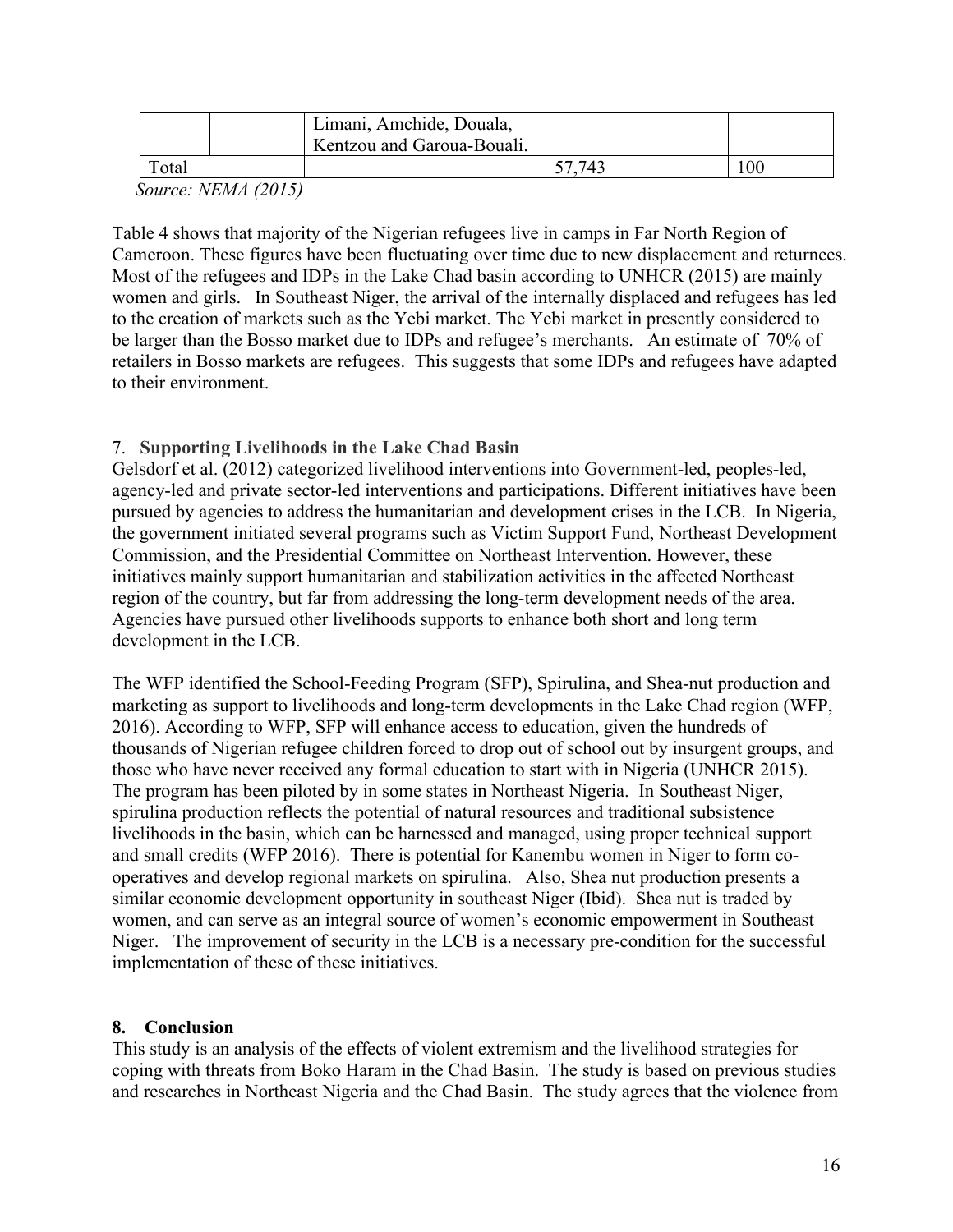Boko Haram has direct and indirect effects, households use different coping strategies to survive both short and long-terms threats. At the onset of emergency in the Chad Basin, the displaced persons relied primarily on emergency relief from humanitarian and development agencies. But as violence became protracted, some of the IDPs moved to live with host communities, providing them opportunities to engage in livelihoods activities such as farming arable crops and hawking agricultural products. However, an adverse coping strategy by some poor, uneducated mothers unable to feed their dependents send them to Koranic schools, entrusting their child into the protective care of the religious education system. This strategy has been counterproductive, it offers a chance of survival at the cost of family separation, and some Koranic schools serves as breeding ground and radicalization for violent Boko Haram members. Initiatives like the School-Feeding Program offers an opportunity for children that have dropped out of school to receive a formal education.

#### **BIBLIOGRAPHY**

- Collinson, Sarah. Overseas Development Institute (London, and Humanitarian Policy Group. *Power, Livelihoods and Conflict: Case Studies in Political Economy Analysis for Humanitarian Action*. London: Humanitarian Policy Group, Overseas Development Institute, 2003.
- Conner, Bailey. "The Political Economy of Fishery Development." *Agricultural and Human Values*, 1988, 35–48.
- De Waal, Alexander. *Famine Crimes: Politics & the Disaster Relief Industry in Africa*. Indiana University Press, 1997.
	- ———. *Famine Crimes: Politics & the Disaster Relief Industry in Africa*. London: African Rights & the International African Institute in association with James Currey, Oxford & Indiana University Press, Bloomington, 1997.
- Dean, Geoff. "Background to Research Project: Violent Extremism." In *Neurocognitive Risk Assessment for the Early Detection of Violent Extremists*, 11–28. Springer, 2014.
- DfID, U. K. "Sustainable Livelihoods Guidance Sheets." *UK DFID Department for International Development: London.) Available at: Www. Livelihoods. Org/Info/Info\_guidancesheets. Html (Accessed 05 April 2007)*, 1999.
- Ellis, Frank. "The Determinants of Rural Livelihood Diversification in Developing Countries." *Journal of Agricultural Economics* 51, no. 2 (May 1, 2000): 289–302. doi:10.1111/j.1477- 9552.2000.tb01229.x.
- Enobi, Akepe Linus, and Samuel F. Johnson-Rokosu. "Terrorism Financing. The Socio-Economic and Political Implications of Boko Haram Insurgency in Lake Chad Basin." *Academic Journal of Economic Studies* 2, no. 1 (2016): 25–41.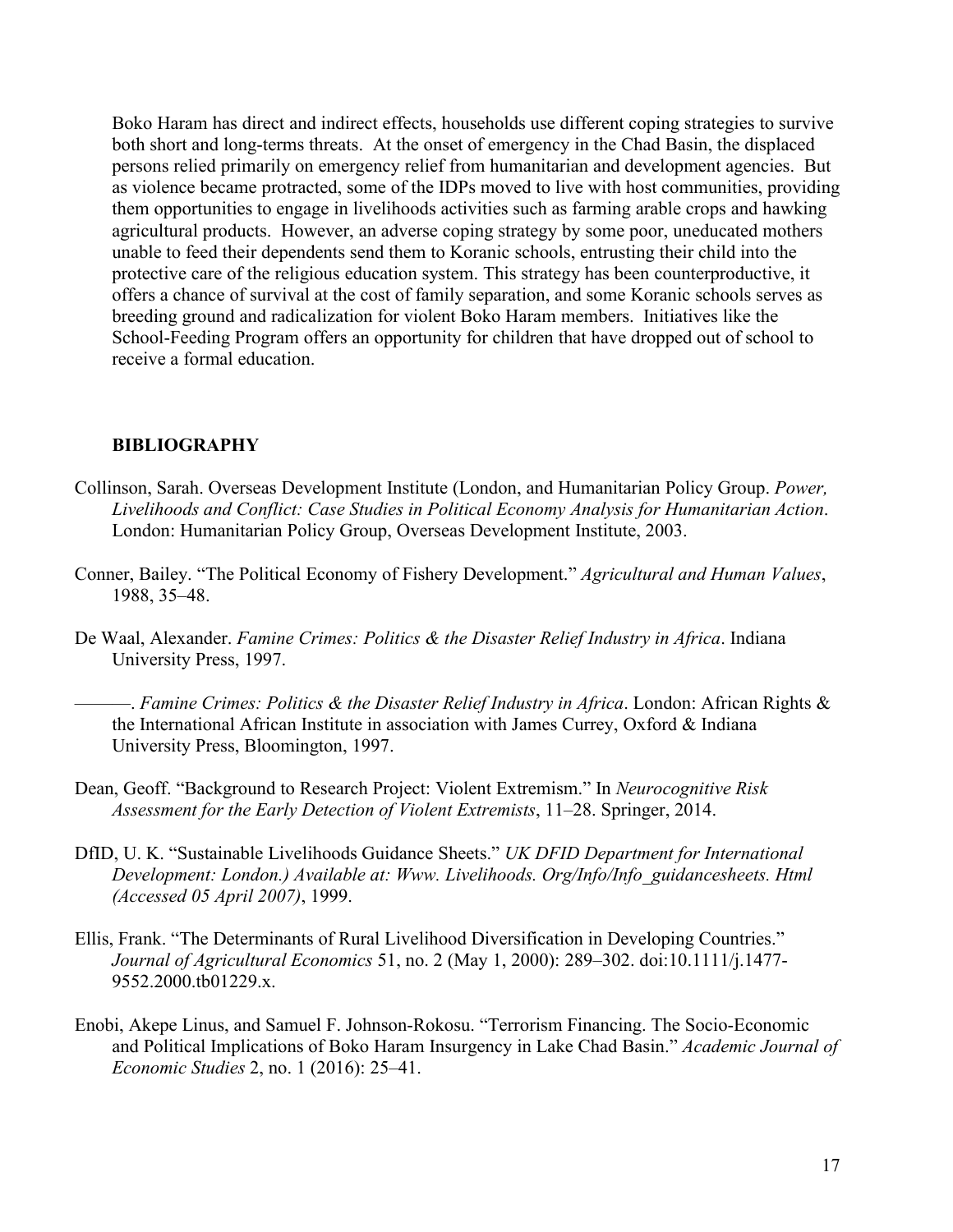- Eweka, Osagioduwa, and Toluwanimi Oluwakorede Olusegun. "Management of Internally Displaced Persons in Africa: Comparing Nigeria and Cameroon." *African Research Review* 10, no. 1 (2016): 193–210.
- Flint, Julie, Alex De Waal, and International African Institute. *Darfur: A Short History of a Long War*. London; New York; Cape Town; [London]; New York: Zed Books ; David Philip ; in association with International African Institute ; Distributed in the USA exclusively by Palgrave Macmillan, 2005.
- Francis, Elizabeth. *Making a Living:Changing Livelihoods in Rural Africa*. London ; New York: Routledge, 2000.
- Freeman, Lawrence, and Donielle DeToy. "EIR Brings Transaqua Plan, BRICS to Lake Chad Event." *Executive Intelligence Review*, December 5, 2014.
- Glazzard, Andrew, and Martine Zeuthen. "Violent Extremism." Governnace Social Development Resource Centre, 2016.
- Gelsdorf, et al (2012). Livelihoods, basic services and social protection in Northern Uganda and Karamoja.Working Paper 4
- Human Rights Watch. "Nigeria: Boko Haram Attacks Cause Humanitarian Crisis | Human Rights Watch." Accessed September 21, 2014.
- Institute de recherche pour le de'veloppement. "The Development of Lake Chad: Current Status and Future Potential," 2014.
- Jaspars, Susanne, and Jeremy Shoham. *A Critical Review of Approaches to Assessing and Monitoring Livelihoods in Situations of Chronic Conflict and Political Instability*. London: Overseas Development Institute, 2002.
- Johnson-Rokosu, Samuel F. "Combating Boko Haram Terrorism Financing: Case of Nigeria And Lake-Chad Basin." *Available at SSRN*, 2015.
- Justino, Patricia. "Poverty and Violent Conflict: A Micro-Level Perspective on the Causes and Duration of Warfare." *Journal of Peace Research* 46, no. 3 (2009): 315–33.
	- ———. "Resilience in Protracted Crises: Exploring Coping Mechanisms and Resilience of Households, Communities and Local Institutions." In *High-Level Expert Forum on Food Security in Protracted Crises, Rome, September*, 13–14, 2012.
- Korf, B. "Livelihoods at Risk: Land Use and Coping Strategies of War-Affected Communities in Trincomalee District." *Integrated Food Security Programme (IFSP), Trincomalee, Sri Lanka*, 2001.

Korf, Benedikt. "Contract or War?: An Essay on Institutional Logic in Violent Conflicts," 2003.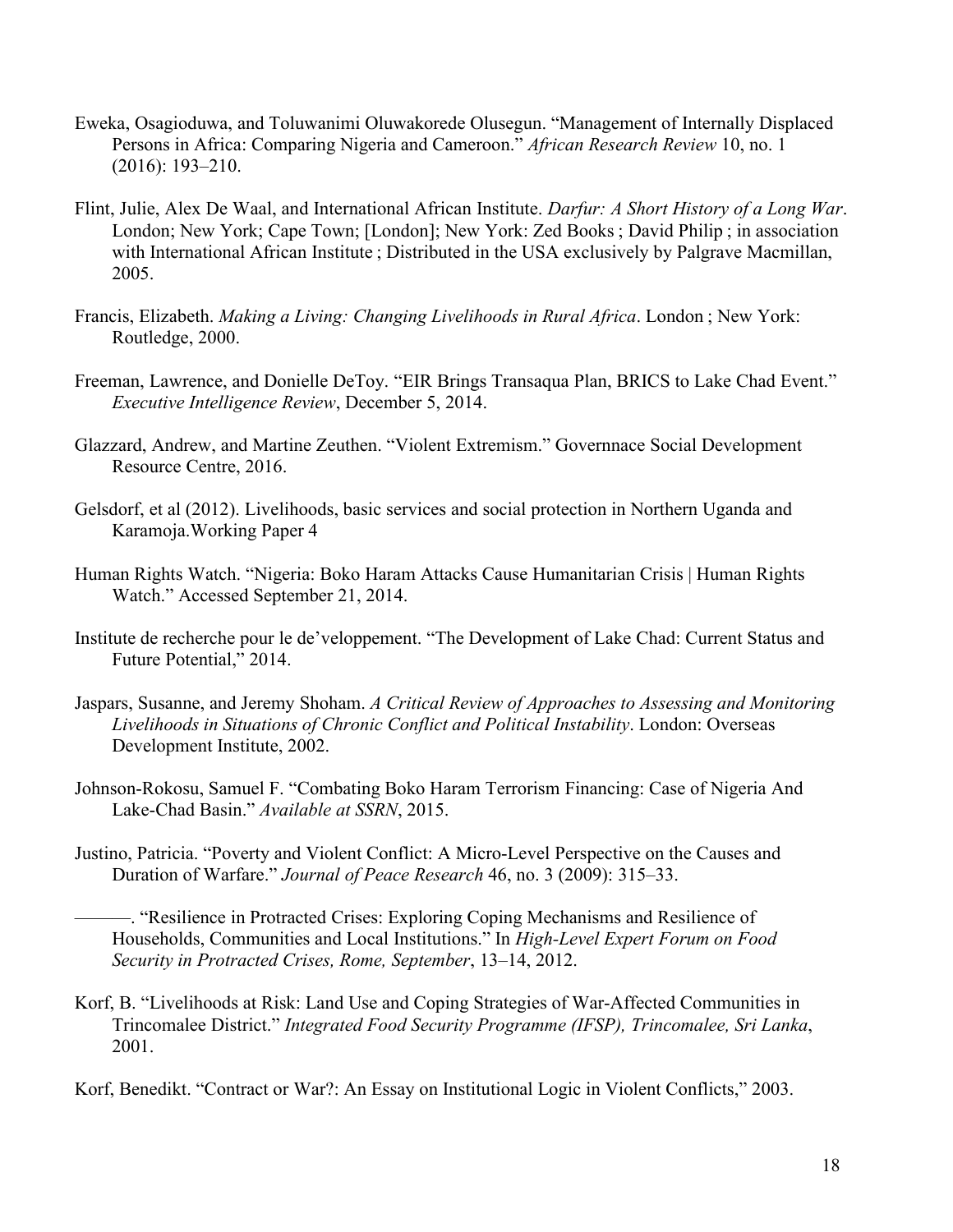- Krueger, Alan B. *What Makes a Terrorist : Economics and the Roots of Terrorism*. Lionel Robbins Lectures. Princeton: Princeton University Press, 2008.
- Lake Chad Basin Commission. "Background," 2016. [http://www.cblt.org/en/lake-chad-basin](http://www.cblt.org/en/lake-chad-basin-commission-0)commission-0.
- "Lemoalle, J. and Magrin, G. (2014). Le Developpement Du Lac Tchad: Situation Actuelle et Futurs Possibles. Institut de Recherche Pour Le Developpement. IRD Editions.," n.d.
- Longley, Catherine, and Dan Maxwell. *Livelihoods,Chronic Conflict and Humanitarian Response: A Synthesis of Current Practice*. London: Overseas Development Institute, 2002.
- Mekonnen, Dawit Tadesse. "Summary Lake Chad Development and Climate Resilience Action Plan." The World Bank, January 1, 2016.
- ———. "The Lake Chad Development and Climate Resilience Action Plan." The World Bank, January 1, 2016.
- Montani, Abigail, and Nisar Majid. *Conducive Conditions: Livelihood Interventions in Southern Somalia*. Overseas Development Institute, 2002.
- Nasser-Eddine, Minerva, Bridget Garnham, Katerina Agostino, and Gilbert Caluya. "Countering Violent Extremism (CVE) Literature Review." DTIC Document, 2011.
- Neiland, Arthur E., Shabbar Jaffry, Bernard MB Ladu, Marie-Therese Sarch, and S. P. Madakan. "Inland Fisheries of North East Nigeria Including the Upper River Benue, Lake Chad and the Nguru–Gashua Wetlands: I. Characterisation and Analysis of Planning Suppositions." *Fisheries Research* 48, no. 3 (2000): 229–43.
- Newman, Edward. "Exploring the 'Root Causes' of Terrorism." *Studies in Conflict & Terrorism* 29, no. 8 (December 1, 2006): 749–72. doi:10.1080/10576100600704069.
- Nigel, John. "Livelihoods in a Conflict Setting." *Norwegian Journal of Geography* 63, no. 1 (March 2009): 23–34. doi:10.1080/00291950802712095.
- Odada, Eric O., Lekan Oyebande, and A. J. Oguntola. "Lake Chad: Experience and Lessons Learned Brief," 2005.
- Peace, Institute for Economics and. *Global Terrorism Index 2014: Measuring and Understanding the Impact of Terrorism*, 2014.
- Robert Chambers, and G Conway."Sustainable Rural Livelihoods: Practical Concepts for the 21st Century." *IDS Discussion Paper 296.Brighton, UK: Institute of Development Studies, University of Sussex.*, 1992.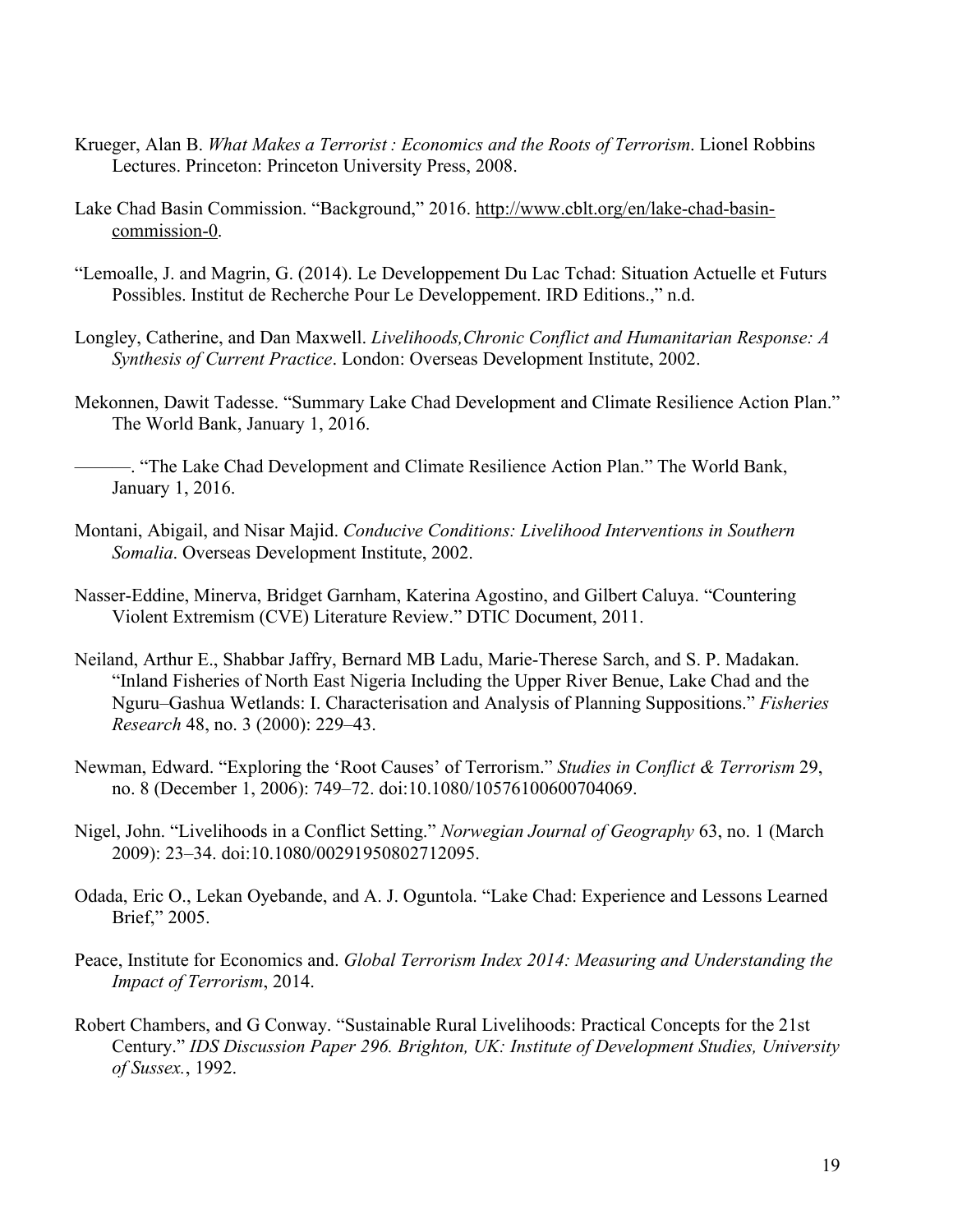- Sagua, V. O. "The Current Status of the Fishery Resources of the Lake Chad Basin and a Programme for Its Management and Conservation." *FAO Fisheries Report (FAO). FAO*, 1991.
- Sarch, Marie-Thérèse. "Fishing and Farming in Lake Chad: Implications for Fisheries Development." *Development Policy Review* 15, no. 2 (1997): 141–57.
- Schafer, Jessica. *Supporting Livelihoods in Situations of Chronic Conflict and Political Instability: Overview of Conceptual Issues*. Overseas Development Institute London, 2002.
- Scoones, Ian. "Sustainable Rural Livelihoods: A Framework for Analysis," 1998.
- Seddon, David, Karim Hussein, England) Overseas Development Institute (London University of East Anglia, and Overseas Development Group. *The Consequences of Conflict: Livelihoods and Development in Nepal*. London: Overseas Development Institute, 2002.
- Sen, Amartya. *Development as Freedom*. New York: Knopf, 1999.
- Sidi, Muhammadu S. "The Humanitarian Consequences Of The Boko Haram Insurgency In Nigeria. Presented At The Occasion Of The African Union Regional Consultative Meeting For West African Region For The Development Of The Common African Position On The World Humanitarian Summit, Istanbul Turkey 2016." presented at the National Emergency Management Agency (NEMA), Abuja, August 2015.
- Stewart, Frances, E. V. K Fitzgerald, and Workshop on Economic and Social Consequences of Conflict. *Introduction: Assessing the Economic Costs of War*. Oxford: Queen Elizabeth House, 1998.
- Townsley, Philip. "Aquatic Resources and Sustainable Rural Livelihoods." *Sustainable Rural Livelihoods: What Contribution Can We Make*, 1998, 139–53.
- UN Security Council. "Report of the Secretary General on the Activities of the United Nations Office for West Africa," n.d. June 2014.
- USAID. "Development Response to Violent Extremism: Principles and Practice." Washington DC, September 2011.
	- ———. "Livelihood and Conflict: A Toolkit for Intervention." Washington DC, 2005.
- "WFP, Vulnerability Assessment and Mapping Unit, (2016), West African Regional Bureau. Lake Chad Basin Crisis: Regional Market Assessment Preliminary Observations. Http://Www.wfp.org/Content/Lake-Chad-Basin-Crisis-Regional-Market-Assessment-Preliminary- Observations-March-2016," n.d.
- World Food Program. "Lake Chad Basin Desk Review: Socio-Economic Analysis ofthe Lake Chad Basin Region, with Focus on Regional Environmental Factors, Armed Conflict, Gender and Food Security Issues," April 2016.